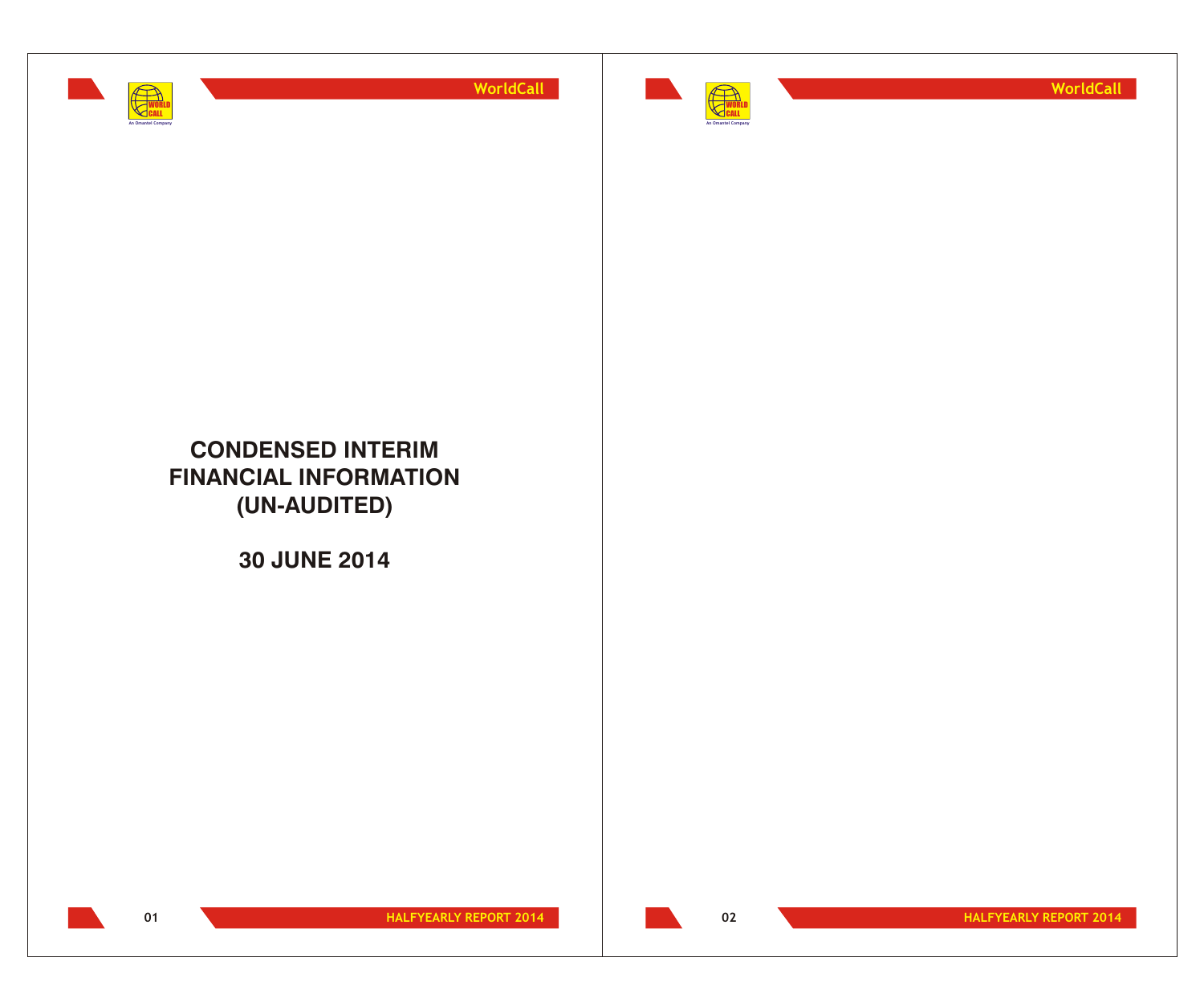

# VISION

WORLD CALL **An Omantel Company**

> We at Worldcall are committed to achieving dynamic growth and service excellence by being at the cutting edge of technological innovation. We strive to consistently meet and surpass customers', employees' and stake-holders' expectations by offering state-of-the-art telecom solutions with national & international footprints. We feel pride in making efforts to position Worldcall and Pakistan in the forefront of international arena.

# **MISSION STATEMENT**

In the telecom market of Pakistan, Worldcall to have an overwhelming impact on the basis of following benchmarks:

> Create new standards of product offering in basic and value added telephony by being more cost effective, easily accessible and dependable. Thus ensuring real value for money to all segments of market.

> Be a leader within indigenous operators in terms of market share, gross revenues and ARPU within five years and maintain the same positioning thereafter.

> Achieve utmost customer satisfaction by setting up high standards of technical quality and service delivery.

Ensuring the most profitable and sustainable patterns of ROI (Return on Investment) for the stake-holders.

# Contents

*Page Five*

Company information

*Page Seven*

Directors' review

*Page Eight* Auditor's Report to the Members

*Page Nine*

Condensed interim balance sheet

*Page Ten* Condensed interim profit & loss account

*Page Eleven*

Condensed interim statement of comprehensive income

*Page Twelve*

Condensed interim cash flow statement

*Page Thirteen*

Condensed interim statement of changes in equity

# *Page Fourteen*

Notes to the condensed interim financial information

# *Page Twenty Five*

Condensed consolidated interim financial information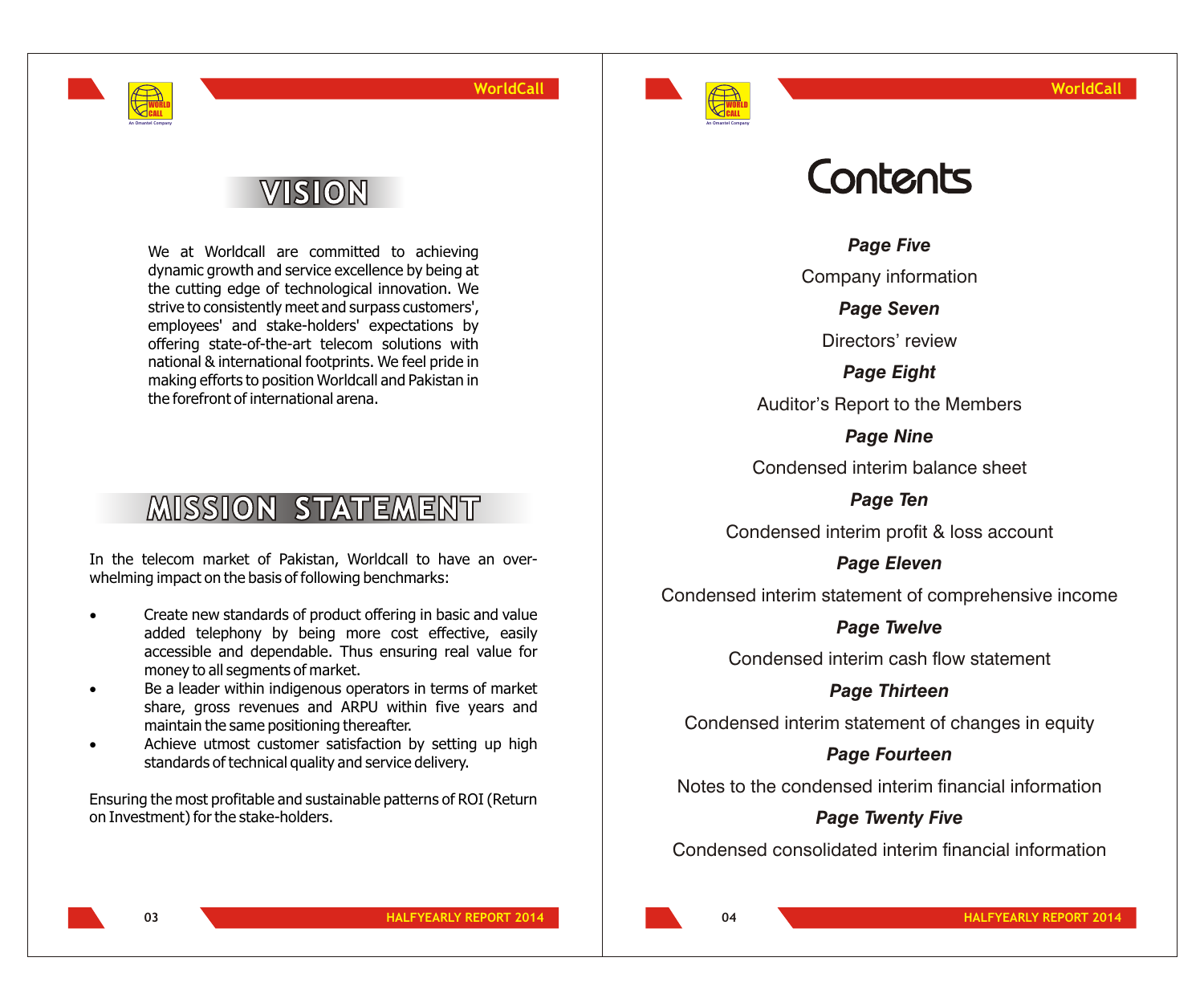

**WorldCall**



# **WorldCall**

|                                                              | <b>COMPANY INFORMATION</b>                                                                                                                                                                                     | <b>Bankers (In Alphabetic Order)</b>        | <b>Allied Bank Limited</b><br>Albaraka Bank (Pakistan) Limited<br>Askari Bank Limited                                                                                                                            |
|--------------------------------------------------------------|----------------------------------------------------------------------------------------------------------------------------------------------------------------------------------------------------------------|---------------------------------------------|------------------------------------------------------------------------------------------------------------------------------------------------------------------------------------------------------------------|
| Chairman                                                     | Mehdi Mohammed Al Abduwani                                                                                                                                                                                     |                                             | Bank Al Habib Limited<br>Barclays Bank Plc Pakistan                                                                                                                                                              |
| <b>Chief Executive Officer</b>                               | Babar Ali Syed                                                                                                                                                                                                 |                                             | <b>Burj Bank Limited</b><br>Deutsche Bank AG                                                                                                                                                                     |
| Board of Directors (In Alphabetic order)                     | Mr. Aimen Bin Ahmed Al Hosni<br>Mr. Asadullah Khawaja<br>Mr. Mehdi Mohammed Al Abduwani (Chairman)<br>Mr. Samy Ahmed Abdulqadir Al Ghassany<br>Mr. Sohail Qadir<br>Dr. Syed Salman Ali Shah                    |                                             | <b>Faysal Bank Limited</b><br>Habib Bank Limited<br>Habib Metropolitan Bank Limited<br><b>HSBC Bank Middle East Limited</b><br>IGI Investment Bank Limited<br><b>JS Bank Limited</b><br><b>KASB Bank Limited</b> |
| <b>Chief Financial Officer</b>                               | Mr. Talal Said Marhoon Al Mamari (Vice Chairman)<br>Mr. Muhammad Murtaza Raza                                                                                                                                  |                                             | <b>MCB Bank Limited</b><br>National Bank of Pakistan<br>NIB Bank Limited                                                                                                                                         |
| <b>Executive Committee</b>                                   | Mr. Mehdi Mohammed Al Abduwani<br>Mr. Talal Said Marhoon Al Mamari<br>Mr. Aimen Bin Ahmed Al Hosni<br>Mr. Sohail Qadir<br>Mr. Babar Ali Syed (Chief Executive Officer)                                         |                                             | Pak Oman Investment Co. Limited<br>Soneri Bank Limited<br>Standard Chartered Bank (Pakistan) Limited<br><b>Summit Bank Limited</b><br>Tameer Microfinance Bank Limited<br>The Bank of Punjab                     |
| <b>Audit Committee</b>                                       | Mr. Talal Said Marhoon Al Mamari (Chairman)<br>Mr. Asadullah Khawaja (Vice Chairman)<br>Mr. Aimen Bin Ahmed Al Hosni (Member)<br>Dr. Syed Salman Ali Shah (Member)<br>Mr. Mirghani Hamza Al-Madani (Secretary) | <b>Registrar and Shares Transfer Office</b> | <b>United Bank Limited</b><br>THK Associates (Pvt.) Limited<br>Ground Floor, State Life Building No.3,<br>Dr. Zia-ud-Din Ahmed Road, Karachi.<br>Tel: (021) 111-000-322                                          |
| <b>Human Resource &amp; Remuneration</b><br><b>Committee</b> | Mr. Samy Ahmed Abdul Qadir Al Ghassany<br>Mr. Aimen Bin Ahmed Al Hosni<br>Mr. Sohail Qadir<br>Mr. Talal Said Marhoon Al Mamari                                                                                 | <b>Registered Office/Head Office</b>        | 67-A, C/III, Gulberg-III,<br>Lahore, Pakistan<br>Tel: (042) 3587 2633-38<br>Fax: (042) 3575 5231                                                                                                                 |
| <b>Chief Internal Auditor</b>                                | Mr. Mirghani Hamza Al-Madani                                                                                                                                                                                   | Webpage                                     | www.worldcall.com.pk                                                                                                                                                                                             |
| <b>Company Secretary</b>                                     | Mr. Saud Mansoor Mohammed Al Mazrooei                                                                                                                                                                          |                                             |                                                                                                                                                                                                                  |
| <b>Auditors</b>                                              | A.F. Ferguson & Co.<br><b>Chartered Accountants</b>                                                                                                                                                            |                                             |                                                                                                                                                                                                                  |
| <b>Legal Advisers</b>                                        | M/s Miankot & Co.<br>Barristers, Advocates &<br>Corporate Legal Consultant                                                                                                                                     |                                             |                                                                                                                                                                                                                  |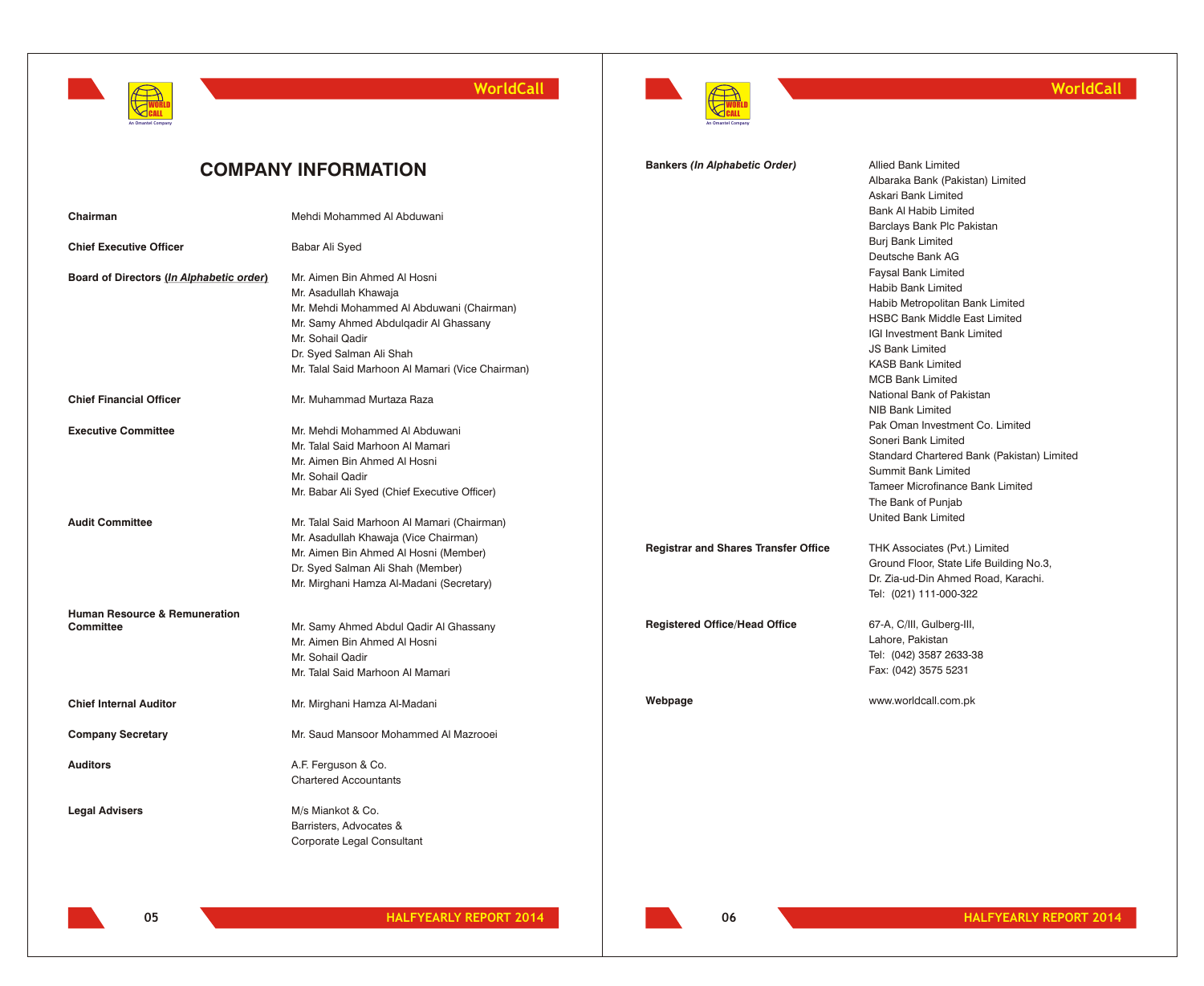

### **DIRECTORS' REVIEW**

The Directors of Worldcall Telecom Limited ("WTL" or the "Company") are pleased to present the brief overview of the financial information for the half year ended 30 June 2014.

### **Financial Overview**

During the period under review, the Company close its financial results on net loss after tax of Rs 818 million. The revenue has declined from Rs 1,815 million to Rs 1,289 million. The reduction in business volume, charge of depreciation and high fixed cost contributed to a gross loss of Rs 329 million as against the gross profit of last period. A saving in operating costs of 10% is the result of various cost cutting initiatives. Favorable movements in foreign exchange rates have positively affected the Company which results in significant increase of other income. After taking effects of finance cost and tax, the Company has closed the period at a net loss.

### **Future Outlook**

The management is focusing to complete various infrastructure improvement and expansion projects, many project rollout milestones have been achieved to date. Strategic repositioning has been taken in wireless broadband. With launch of 3G/4G this year management is also expecting business opportunities in broadband users which are currently around 3 million marks and are expected to giant leap after roll out. The major portion of the resources will be channeled to broadband segment in order to seize the tremendous opportunities in the arena. The Company has accordingly planned to enhance its footprint along with augmenting its service delivery standards. In broader terms, management is looking forward to take steps so that customer's confidence in its product and services are enhanced. Improvement in financial indictors in thus expected in near future.

### **Company's staff and customers**

We express our appreciation and sincere thanks to all staff members for the hard work and dedication that they have put in. We further express our gratitude for our customers for their support and trust.

For and on behalf of the Board of Directors

31 August 2014 Chief Executive Officer





# **AUDITORS' REPORT TO THE MEMBERS ON REVIEW OF INTERIM FINANCIAL INFORMATION**

**WorldCall**

### **Introduction**

We have reviewed the accompanying condensed interim balance sheet of Worldcall Telecom Limited (the 'Company') as at 30 June 2014 and the related condensed interim profit and loss account, condensed interim statement of comprehensive income, condensed interim cash flow statement, condensed interim statement of changes in equity and notes to the accounts for the half year then ended (here-in-after referred to as the "interim financial information"). Management is responsible for the preparation and presentation of this interim financial information in accordance with approved accounting standards as applicable in Pakistan for interim financial reporting. Our responsibility is to express a conclusion on this interim financial information based on our review. The figures of the condensed interim profit and loss account for the quarters ended 30 June 2013 and 2014 have not been reviewed, as we are required to review only the cumulative figures for the half year ended 30 June 2014.

### **Scope of Review**

We conducted our review in accordance with International Standard on Review Engagements 2410, "Review of Interim Financial Information Performed by the Independent Auditor of the Entity". A review of interim financial information consists of making inquiries, primarily of persons responsible for financial and accounting matters, and applying analytical and other review procedures. A review is substantially less in scope than an audit conducted in accordance with International Standards on Auditing and consequently does not enable us to obtain assurance that we would become aware of all significant matters that might be identified in an audit. Accordingly, we do not express an audit opinion.

### **Conclusion**

Based on our review, nothing has come to our attention that causes us to believe that the accompanying interim financial information as of and for the half year ended 30 June 2014 is not prepared, in all material respects, in accordance with approved accounting standards as applicable in Pakistan for interim financial reporting.

### **Other Matter**

The financial statements of the Company for the year ended 31 December 2013 were audited by another firm of accountants, M/s KPMG Taseer Hadi and Company, Chartered Accountants, whose report dated 08 February 2014 expressed an unmodified opinion thereon.

**Lahore A.F. Ferguson & Co.** 31 August 2014 Chartered Accountants **Imran Farooq Mian**

**08**

**HALFYEARLY REPORT 2014 HALFYEARLY REPORT 2014**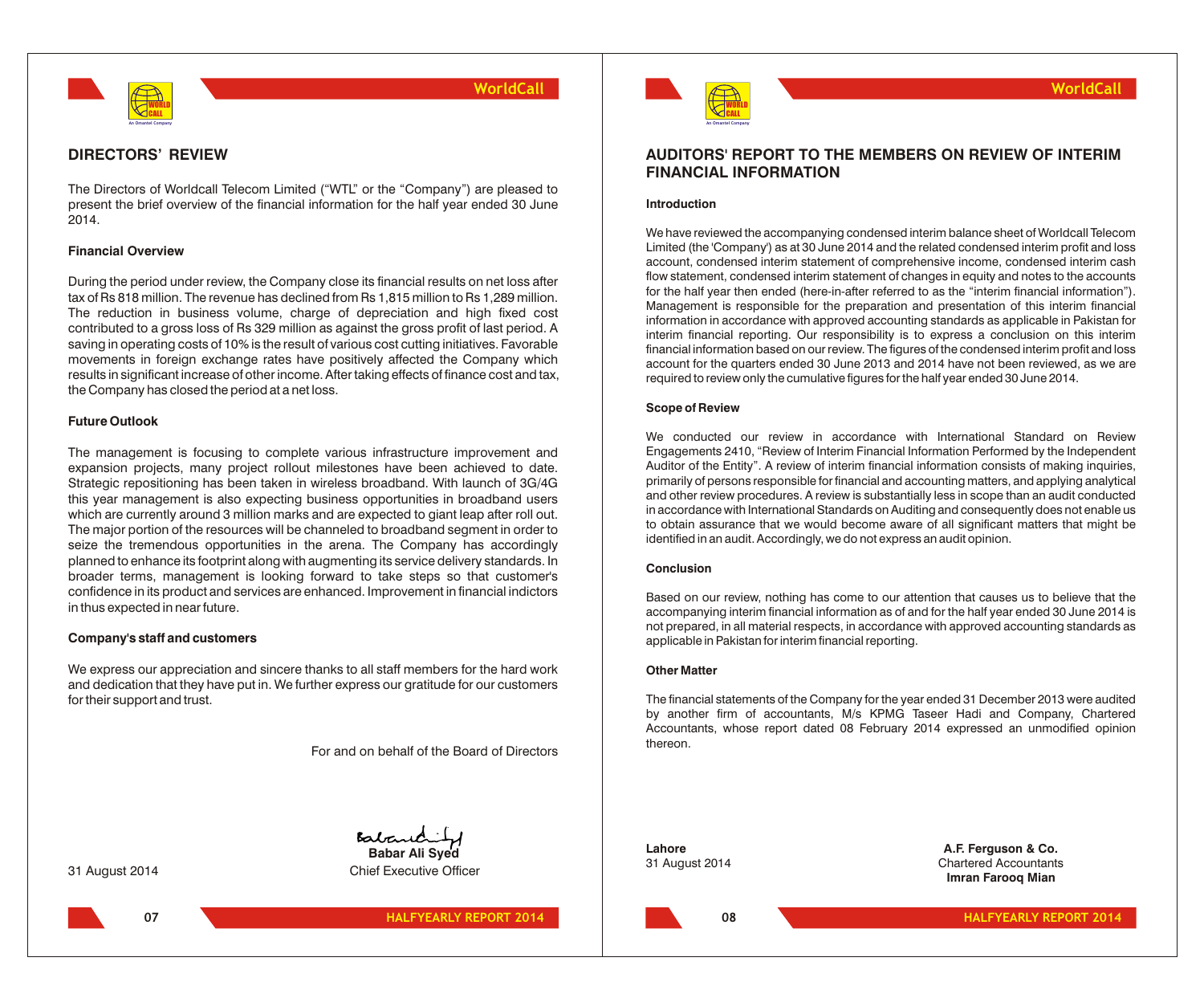# **CONDENSED INTERIM BALANCE SHEET (UN-AUDITED) AS AT 30 JUNE 2014**

WORLD CALL **An Omantel Company**

|                                                                                                  |                | 30 June                                        | 31 December               |
|--------------------------------------------------------------------------------------------------|----------------|------------------------------------------------|---------------------------|
|                                                                                                  |                | 2014                                           | 2013                      |
|                                                                                                  |                | <b>Un-Audited</b>                              | Audited                   |
|                                                                                                  |                | Note -------------(Rupees in '000)------------ |                           |
| <b>NON-CURRENT ASSETS</b>                                                                        |                |                                                |                           |
| Tangible fixed assets                                                                            |                |                                                |                           |
| Property, plant and equipment                                                                    | 6              | 12,100,612                                     | 12,520,955                |
| Capital work-in-progress                                                                         |                | 1,357,076                                      | 1,018,067                 |
|                                                                                                  |                | 13,457,688                                     | 13,539,022                |
| Intangible assets                                                                                | $\overline{7}$ | 4,673,379                                      | 4,775,881                 |
| <b>Investment properties</b><br>Long term trade receivables                                      |                | 160,474<br>121,103                             | 160,474<br>172,794        |
| <b>Deferred taxation</b>                                                                         |                | 2,542,052                                      | 2,546,247                 |
| Long term loans and deposits                                                                     |                | 80,395                                         | 77,615                    |
|                                                                                                  |                | 21,035,091                                     | 21,272,033                |
| <b>CURRENT ASSETS</b>                                                                            |                |                                                |                           |
| Stores and spares<br>Stock-in-trade                                                              |                | 274,811<br>263,730                             | 186,253<br>243,898        |
| Trade debts                                                                                      |                | 1,035,595                                      | 1,043,058                 |
| Loans and advances - considered good                                                             |                | 790,711                                        | 969,604                   |
| Deposits and prepayments                                                                         |                | 550,496                                        | 192,786                   |
| Short term investments                                                                           |                | 81,245                                         | 83,193                    |
| Other receivables                                                                                |                | 43,475                                         | 79,665                    |
| Income tax recoverable - net<br>Cash and bank balances                                           |                | 134,862                                        | 204,690<br>2,501,852      |
|                                                                                                  |                | 1,240,191<br>4,415,116                         | 5,504,999                 |
| Long term investment - classified as held for sale                                               | 8              |                                                |                           |
| <b>CURRENT LIABILITIES</b>                                                                       |                | 4,415,116                                      | 5,504,999                 |
| Current maturities of non-current liabilities                                                    |                | 2,823,348                                      | 1,831,247                 |
| Running finance under mark up arrangements - secured                                             |                | 767,266                                        | 786,944                   |
| Short term borrowings                                                                            | 9              |                                                | 69,756                    |
| License fee payable                                                                              |                | 1,021,500                                      | 1,021,500                 |
| Trade and other payables                                                                         |                | 6,935,563                                      | 7,040,571                 |
| Interest and mark up accrued                                                                     |                | 218,251                                        | 258,311                   |
| <b>NET CURRENT LIABILITIES</b>                                                                   |                | 11,765,928<br>(7,350,812)                      | 11,008,329<br>(5,503,330) |
| <b>NON-CURRENT LIABILITIES</b>                                                                   |                |                                                |                           |
| Term finance certificates - secured                                                              | 10             | 547,914                                        | 1,095,824                 |
| Long term loans                                                                                  | 11             | 2,866,819                                      | 3,201,197                 |
| Retirement benefits                                                                              |                | 326,568                                        | 336,991                   |
| Liabilities against assets subject to finance lease                                              |                | ٠                                              | 1,423                     |
| Long term payables                                                                               |                | 848,504                                        | 1,123,506                 |
| Long term deposits                                                                               |                | 42,282                                         | 42,333                    |
| Contingencies and commitments                                                                    | 12             | 4,632,087                                      | 5,801,274                 |
|                                                                                                  |                | 9,052,192                                      | 9,967,429                 |
| <b>REPRESENTED BY</b>                                                                            |                |                                                |                           |
| Authorized capital                                                                               |                |                                                |                           |
| 1,500,000,000 (31 December 2013: 1,500,000,000)                                                  |                |                                                |                           |
| ordinary shares of Rs 10 each                                                                    |                | 15,000,000                                     | 15,000,000                |
| 500,000 (31 December 2013: 500,000)                                                              |                |                                                |                           |
| preference shares of USD 100 each                                                                |                |                                                |                           |
| (USD 50,000,000 equivalent to Rs 6,000,000,000)                                                  |                | 6,000,000                                      | 6,000,000                 |
|                                                                                                  |                |                                                |                           |
| Ordinary share capital                                                                           |                | 8,605,716                                      | 8,605,716                 |
| Preference share capital                                                                         | 13             | 3,537,700                                      | 3,537,700                 |
| Share premium<br>Fair value reserve                                                              |                | 837,335<br>9,754                               | 837,335<br>11,702         |
| Exchange translation reserve                                                                     |                | (81, 450)                                      | 144,300                   |
| Accumulated loss                                                                                 |                | (4,214,911)                                    | (3,527,284)               |
|                                                                                                  |                | 8,694,144                                      | 9,609,469                 |
| Surplus on revaluation                                                                           |                | 358,047                                        | 357,960                   |
|                                                                                                  |                | 9,052,192                                      | 9,967,429                 |
| The annexed notes 1 to 20 form an integral part of this condensed interim financial information. |                |                                                |                           |
|                                                                                                  |                |                                                |                           |
| Balcund J                                                                                        |                |                                                | IIN Z<br>Director         |
|                                                                                                  |                |                                                |                           |
| റാ                                                                                               |                | <b>UAI EVEADI V DEDODT</b>                     |                           |



# **CONDENSED INTERIM PROFIT AND LOSS ACCOUNT (UN-AUDITED) FOR THE QUARTER AND HALF YEAR ENDED 30 JUNE 2014**

|                        |             | Half year ended<br>30 June | Half year ended<br>30 June                       | Quarter ended<br>30 June | Quarter ended<br>30 June |
|------------------------|-------------|----------------------------|--------------------------------------------------|--------------------------|--------------------------|
|                        |             | 2014                       | 2013                                             | 2014                     | 2013                     |
|                        | <b>Note</b> | <b>Un-Audited</b>          | Un-Audited<br>------(Rupees in '000)------------ | <b>Un-Audited</b>        | Un-Audited               |
|                        |             |                            |                                                  |                          |                          |
| Revenue - net          |             | 1,288,761                  | 1,814,978                                        | 595,154                  | 844,934                  |
| Direct cost            |             | (1,617,572)                | (1,812,613)                                      | (870, 112)               | (896, 040)               |
| Gross (loss)/profit    |             | (328, 811)                 | 2,365                                            | (274, 958)               | (51, 106)                |
| Operating cost         |             | (537, 302)                 | (597, 564)                                       | (280, 961)               | (319, 697)               |
| <b>Operating loss</b>  |             | (866, 113)                 | (595, 199)                                       | (555, 919)               | (370, 803)               |
| Finance cost           |             | (347, 183)                 | (325, 815)                                       | (183, 313)               | (161, 683)               |
|                        |             | (1,213,296)                | (921, 014)                                       | (739, 232)               | (532, 486)               |
| Other income           | 14          | 522,596                    | 13,906                                           |                          | 5,760                    |
| Other expenses         |             |                            | (107, 937)                                       | (52, 479)                | (29, 445)                |
| Loss before taxation   |             | (690, 700)                 | (1,015,045)                                      | (791, 711)               | (556, 171)               |
| Taxation               |             | (127, 218)                 | 399,420                                          | (56, 533)                | 197,091                  |
| Loss after taxation    |             | (817, 918)                 | (615, 625)                                       | (848, 244)               | (359,080)                |
| Basic loss per share   | (Rupees)    | (1.06)                     | (0.72)                                           | (1.05)                   | (0.42)                   |
| Diluted loss per share | (Rupees)    | (0.37)                     | (0.72)                                           | (0.38)                   | (0.42)                   |

The annexed notes 1 to 20 form an integral part of this condensed interim financial information.

**Eabourding** 

**10**

**WorldCall**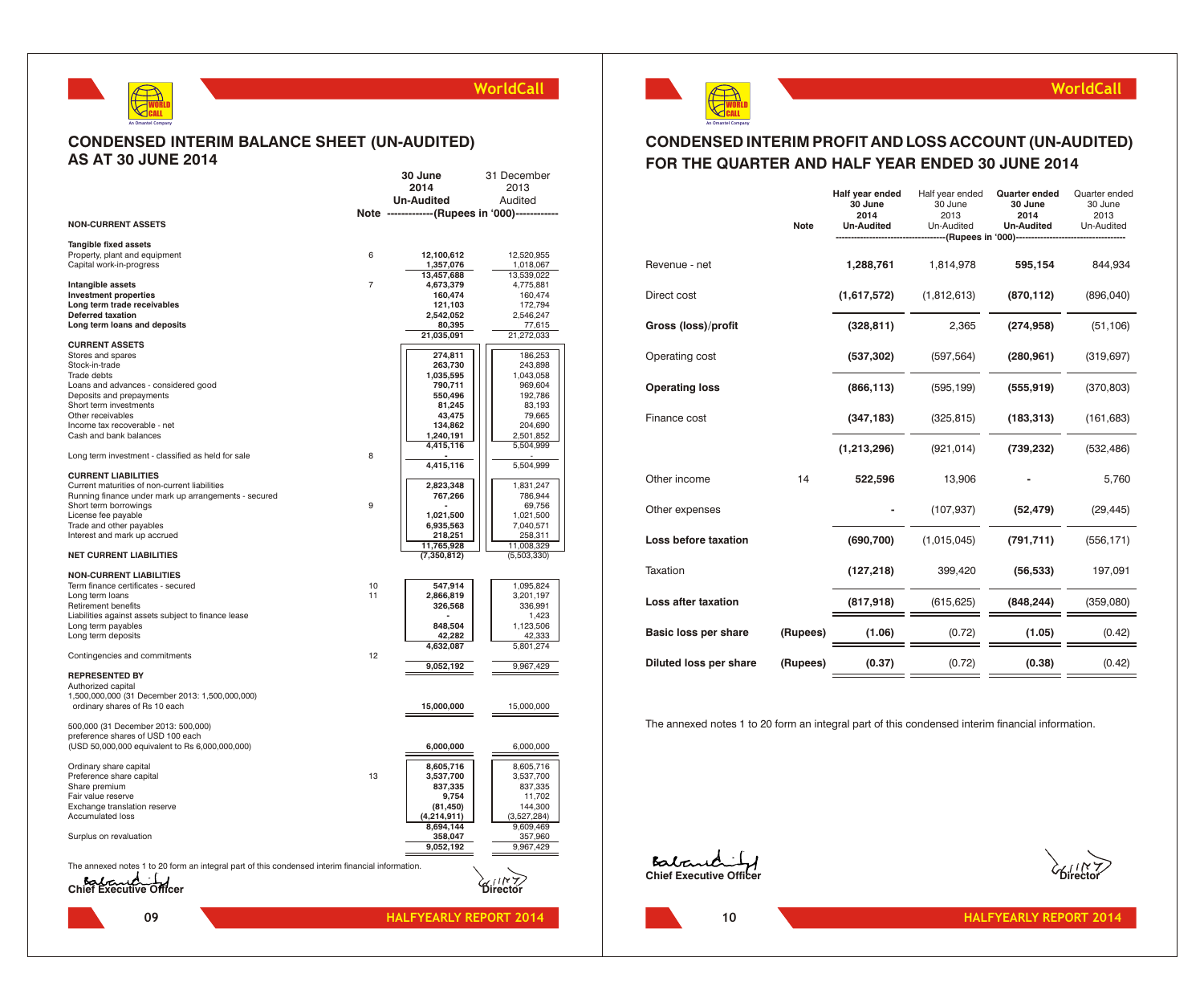

# **CONDENSED INTERIM STATEMENT OF COMPREHENSIVE INCOME (UN-AUDITED)**

# **FOR THE QUARTER AND HALF YEAR ENDED 30 JUNE 2014**

|                                                                      | Half year ended<br>30 June<br>2014<br><b>Un-Audited</b> | Half year ended<br>30 June<br>2013<br>Un-Audited | Quarter ended<br>30 June<br>2014<br><b>Un-Audited</b><br>------(Rupees in '000)----------------------------- | Quarter ended<br>30 June<br>2013<br>Un-Audited |
|----------------------------------------------------------------------|---------------------------------------------------------|--------------------------------------------------|--------------------------------------------------------------------------------------------------------------|------------------------------------------------|
| Loss for the period                                                  | (817, 918)                                              | (615, 625)                                       | (848, 244)                                                                                                   | (359,080)                                      |
| Other comprehensive (loss)/income:                                   |                                                         |                                                  |                                                                                                              |                                                |
| Items that may be reclassified<br>subsequently to profit or loss:    |                                                         |                                                  |                                                                                                              |                                                |
| - Net change in fair value of<br>available-for-sale financial assets | (1,948)                                                 | (4,029)                                          | 9,692                                                                                                        | (4,029)                                        |
| Items that will not be reclassified<br>to profit or loss             |                                                         |                                                  |                                                                                                              |                                                |
| Other comprehensive<br>(loss)/income - net of tax                    | (1,948)                                                 | (4,029)                                          | 9,692                                                                                                        | (4,029)                                        |
| Total comprehensive loss for<br>the period - net of tax              | (819, 866)                                              | (619, 654)                                       | (838, 552)                                                                                                   | (363, 109)                                     |

The annexed notes 1 to 20 form an integral part of this condensed interim financial information.



**11**





# **CONDENSED INTERIM CASH FLOW STATEMENT (UN-AUDITED) FOR THE HALF YEAR ENDED 30 JUNE 2014**

|                                                                  | <b>Note</b> | Half year ended<br>30 June<br>2014<br>Un-Audited | Half year ended<br>30 June<br>2013<br>Un-Audited<br>-----------(Rupees in '000)------------ |
|------------------------------------------------------------------|-------------|--------------------------------------------------|---------------------------------------------------------------------------------------------|
| Cash flows from operating activities                             |             |                                                  |                                                                                             |
| Cash (used in)/generated from operations                         | 15          | (324, 101)                                       | 498,805                                                                                     |
| (Increase)/decrease in long term deposits receivable             |             | (2,780)                                          | 33,762                                                                                      |
| Decrease in long term trade receivable                           |             | 54,749                                           |                                                                                             |
| Decrease in long term deposits payable                           |             | (51)                                             | (26)                                                                                        |
| Decrease in deferred income                                      |             |                                                  | (65, 916)                                                                                   |
| (Decrease)/increase in long term payables                        |             | (157, 978)                                       | 68,518                                                                                      |
| Retirement benefits paid                                         |             | (52, 191)                                        | (51, 728)                                                                                   |
| Finance cost paid                                                |             | (273, 510)                                       | (267, 741)                                                                                  |
| Taxes paid                                                       |             | (53, 878)                                        | (17, 675)                                                                                   |
| Net cash (outflow)/inflow from operating activities              |             | (809, 740)                                       | 197,999                                                                                     |
| Cash flows from investing activities                             |             |                                                  |                                                                                             |
| Fixed capital expenditure                                        |             | (554, 879)                                       | (208, 669)                                                                                  |
| Proceeds from disposal of property, plant and equipment          |             | 9,648                                            | 6,993                                                                                       |
| Net cash outflow from investing activities                       |             | (545, 231)                                       | (201, 676)                                                                                  |
| Cash flows from financing activities                             |             |                                                  |                                                                                             |
| Proceeds received against long term loan acquired                |             | 250,000                                          |                                                                                             |
| Initial transaction cost paid                                    |             | (1,769)                                          |                                                                                             |
| Repayment of long term loan                                      |             | (98, 884)                                        |                                                                                             |
| (Repayment)/receipt of short term borrowings - net               |             | (6, 722)                                         | 12,660                                                                                      |
| Running finance - net                                            |             | (19, 678)                                        | (1,571)                                                                                     |
| Repayment of liabilities against assets subject to finance lease |             | (29, 636)                                        | (28, 237)                                                                                   |
| Net cash inflow/(outflow) from financing activities              |             | 93,311                                           | (17, 148)                                                                                   |
| Net decrease in cash and cash equivalents                        |             | (1,261,661)                                      | (20, 825)                                                                                   |
| Cash and cash equivalents at the beginning of the period         |             | 2,501,852                                        | 100,742                                                                                     |
| Cash and cash equivalents at the end of the period               | 16          | 1,240,191                                        | 79,917                                                                                      |

The annexed notes 1 to 20 form an integral part of this condensed interim financial information.

**Contact Contact Contact Contact Contact Contact Contact Contact Contact Contact Contact Contact Contact Contact Contact Contact Contact Contact Contact Contact Contact Contact Contact Contact Contact Contact Contact Conta** 



**WorldCall**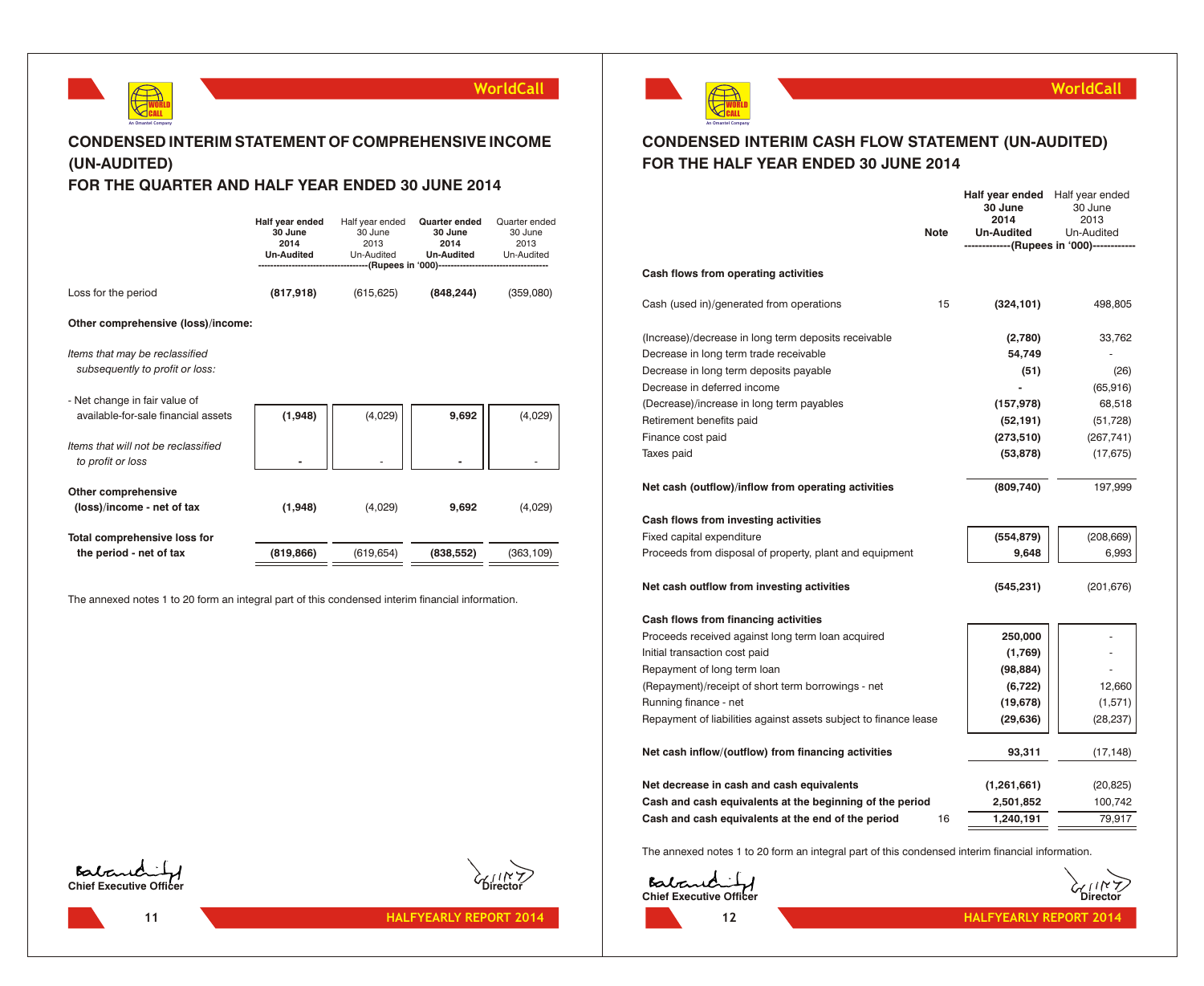



# **NOTES TO THE CONDENSED INTERIM FINANCIAL INFORMATION (UN-AUDITED) FOR THE QUARTER AND HALF YEAR ENDED 30 JUNE 2014**

### **1. Legal status and nature of business**

Worldcall Telecom Limited ("the Company") is a public limited company incorporated in Pakistan on 15 March 2001 under the Companies Ordinance, 1984 and its shares are quoted on the Karachi and Lahore Stock Exchanges. The Company commenced its operations on 01 December 2004 and is engaged in providing Wireless Local Loop ("WLL") and Long Distance & International ("LDI") services in Pakistan, operation and maintenance of public payphones network and re-broadcasting international/national satellite/terrestrial wireless and cable television and radio signals as well as interactive communication and to establish, maintain and operate the licensed telephony services. The Company has been licensed by Pakistan Telecommunication Authority ("PTA") and Pakistan Electronic Media Regulatory Authority ("PEMRA") for these purposes. The registered office of the Company is situated at 67A, C-III, Gulberg III, Lahore. During the year ended 30 June 2008, 56.80% shares (488,839,429 ordinary shares) were acquired by Oman Telecommunications Company SAOG ("the Parent Company").

### **2. Basis of preparation**

This condensed interim unconsolidated financial information is unaudited and is being submitted to the members in accordance with section 245 of the Companies Ordinance, 1984. It has been prepared in accordance with the requirements of the International Accounting Standard (IAS) 34 - 'Interim Financial Reporting' and provisions of and directives issued under the Companies Ordinance, 1984. In case where requirements differ, the provisions of or directives issued under the Companies Ordinance, 1984 have been followed. The figures for the half year ended 30 June 2014 have, however, been subjected to limited scope review by the auditors as required by the Code of Corporate Governance. This condensed interim financial information does not include all the information required for annual financial statements and therefore, should be read in conjunction with the annual financial statements of the Company for the year ended 31 December 2013.

### **3. Significant accounting policies**

**3.1** The accounting policies and the methods of computation adopted in the preparation of this condensed interim financial information are the same as those applied in the preparation of preceding annual published financial statements of the Company for the year ended 31 December 2013.

### **3.2 Initial application of standards, amendments or an interpretation to existing standards**

The following amendments to existing standards have been published that are applicable to the Company's financial statements covering annual periods, beginning on or after the following dates:

### **3.2.1 Standards, amendments and interpretations to approved accounting standards that are effective in the current year**

Certain standards, amendments and interpretations to approved accounting standards are effective in the current year but are considered not to be relevant or to have any significant effect on the Company's operations and are, therefore, not detailed in this condensed interim financial information.

**13**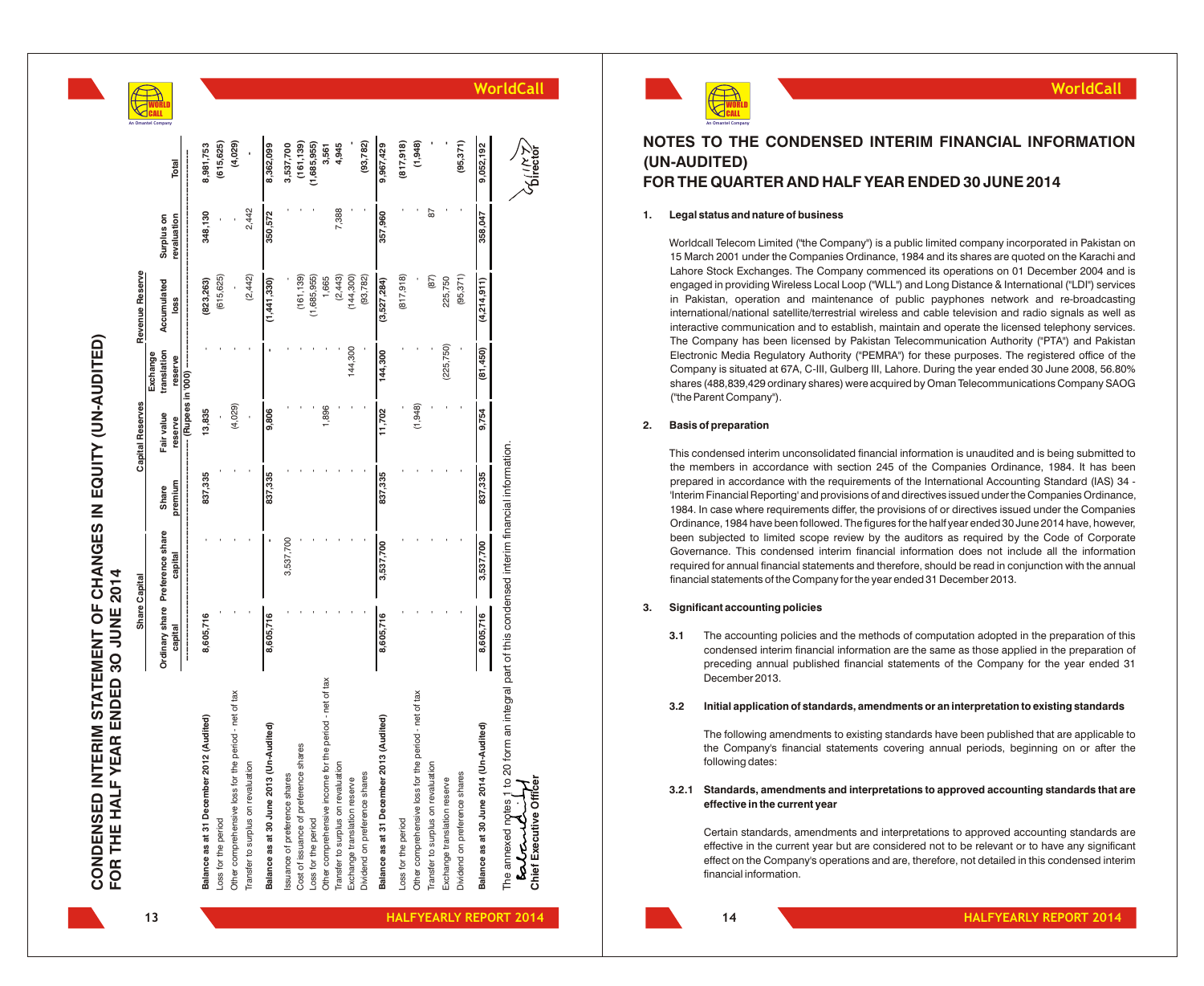

### **3.2.2 Standards, amendments and interpretations to existing standards that are not yet effective and have not been early adopted by the Company**

There are certain standards, amendments to the approved accounting standards and interpretations that are mandatory for the Company's accounting periods beginning on or after January 1, 2015 but are considered not to be relevant or to have any significant effect on the company's operations and are, therefore, not detailed in this condensed interim financial information.

### **4. Significant accounting judgments and estimates**

The preparation of condensed interim financial information in conformity with approved accounting standards requires management to make judgments, estimates and assumptions that affect the application of accounting policies and reported amounts of assets and liabilities, income and expenses. The estimates, associated assumptions and judgments are based on historical experience and various other factors that are believed to be reasonable under the circumstances, the result of which form the basis of making the judgments about carrying values of assets and liabilities that are not readily apparent from other sources. Actual results may differ from these estimates. In preparing this condensed interim unconsolidated financial information, the significant judgments made by management in applying accounting policies and the key sources of estimation were the same as those that were applied to the financial statements for the year ended 31 December 2013.

**5.** Income tax expense is recognised based on management's best estimate of the weighted average annual income tax rate expected for the full financial year.

| 6   | Property, plant and equipment                                                                                                                 | <b>Note</b> | 30 June<br>2014<br><b>Un-Audited</b>          | 31 December<br>2013<br>Audited<br>--------(Rupees in '000)-------- |
|-----|-----------------------------------------------------------------------------------------------------------------------------------------------|-------------|-----------------------------------------------|--------------------------------------------------------------------|
|     | <b>Owned and leased assets</b>                                                                                                                |             |                                               |                                                                    |
|     | Opening book value<br>Additions for the period/year                                                                                           | 6.1         | 12,520,955<br>229,909<br>12,750,864           | 13,002,060<br>831,490<br>13,833,550                                |
|     | Disposals (at book value) for the period/year<br>Adjustment (at book value)<br>Depreciation charged for the period/year<br>Closing book value | 6.2<br>6.3  | (5,596)<br>(644, 656)<br>12,100,612           | (46,090)<br>(631)<br>(1, 265, 874)<br>12,520,955                   |
| 6.1 | Following is the detail of additions                                                                                                          |             |                                               |                                                                    |
|     | Leasehold improvements<br>Plant and equipment<br>Office equipment<br>Computers<br>Vehicles                                                    |             | 2,587<br>224.660<br>1,139<br>1,523<br>229,909 | 1,477<br>823,293<br>1,284<br>1,844<br>3,592<br>831,490             |



**WorldCall**

**5,596** 46,090

|     |                                            | 30 June<br>2014<br><b>Un-Audited</b> | 31 December<br>2013<br>Audited<br>--------(Rupees in '000)-------- |
|-----|--------------------------------------------|--------------------------------------|--------------------------------------------------------------------|
| 6.2 | Following are the book values of disposals |                                      |                                                                    |
|     | Leasehold improvement                      | -                                    | 11                                                                 |
|     | Plant and equipment                        | 4.320                                | 39,258                                                             |
|     | Office equipment                           | 27                                   | 632                                                                |
|     | Computers                                  | $\blacksquare$                       | 45                                                                 |
|     | Furniture and fixtures                     | 6                                    | 273                                                                |

**6.3** Property, plant and equipment includes equipment deployed in implementing the Universal Service Fund network which is subject to lien exercisable by Universal Service Fund Company ("USFC") in the event of failure by the Company to maintain service availability and quality specification.

Vehicles **1,243** 5,871

|    |                                        | <b>Note</b> | 30 June<br>2014<br><b>Un-Audited</b> | 31 December<br>2013<br>Audited<br>--------(Rupees in '000)-------- |
|----|----------------------------------------|-------------|--------------------------------------|--------------------------------------------------------------------|
| 7. | Intangible assets                      |             |                                      |                                                                    |
|    | Licenses                               |             | 1,502,082                            | 1,577,738                                                          |
|    | Indefeasible right of use - media cost |             | 606,166                              | 632,300                                                            |
|    | Software                               |             | 11,637                               | 12,349                                                             |
|    | Goodwill                               | 7.1         | 2,553,494                            | 2,553,494                                                          |
|    |                                        |             | 4,673,379                            | 4,775,881                                                          |

**7.1** Goodwill represents the difference between the cost of acquisition (fair value of consideration paid) and fair value of net identifiable assets acquired at the time of merger of Worldcall Telecom Limited with Worldcall Communications Limited, Worldcall Multimedia Limited and Worldcall Broadband Limited.

The Company assessed the recoverable amount of Goodwill at 30 June 2014 and determined that, as of this date, there is no indication of impairment of Goodwill. The recoverable amount was principally calculated on the basis of five years financial business plan approved by the Board.

The business plan also includes a comprehensive analysis of the existing operational deployments of the Company along with strategic direction of future investments and business growth. Discount rate of 27.82% was used for the calculation of net present value of future cash flows. The cash flows beyond the five years period have been extrapolated using a steady 5% growth rate which is consistent with the long-term average growth rate for the industry.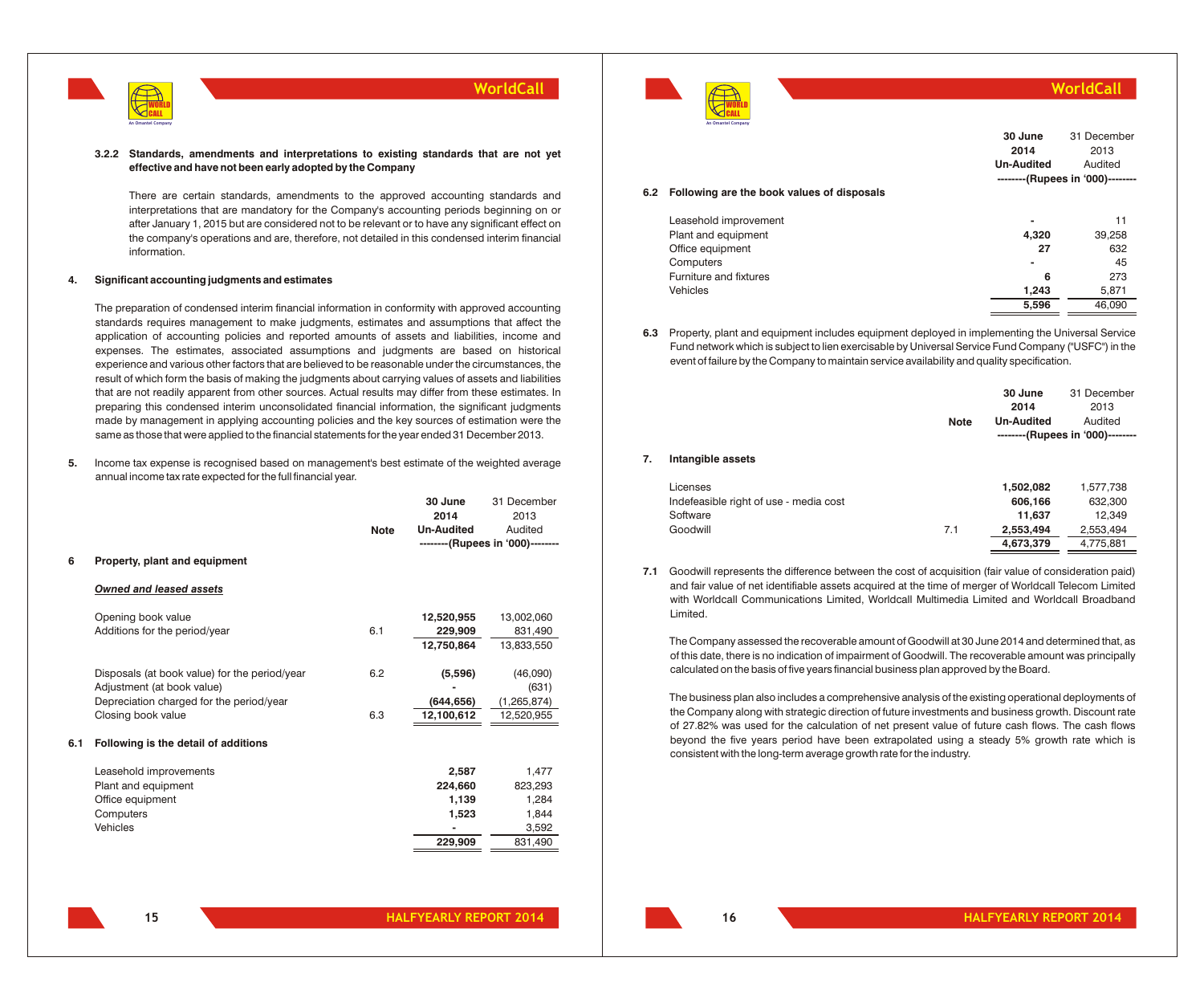|                                                                                          |                               | WorldCall                                                          |
|------------------------------------------------------------------------------------------|-------------------------------|--------------------------------------------------------------------|
| An Omantel Company<br>8.<br>Long term investment - classified as held for sale           | 30 June<br>2014<br>Un-Audited | 31 December<br>2013<br>Audited<br>--------(Rupees in '000)-------- |
| Foreign subsidiary - unquoted                                                            |                               |                                                                    |
| Worldcall Telecommunications Lanka (Private) Limited<br><b>Incorporated in Sri Lanka</b> |                               |                                                                    |
| 7,221,740 (31 December 2013: 7,221,740) ordinary shares<br>of Sri Lankan Rupees 10 each  | 44,406                        | 44,406                                                             |
| Equity held 70.65% (31 December 2013: 70.65%)                                            |                               |                                                                    |
| Share deposit money                                                                      | 13,671                        | 13,671                                                             |
| Provision for impairment                                                                 | 58,077<br>(58,077)            | 58,077<br>(58,077)                                                 |
|                                                                                          |                               |                                                                    |

The Company's foreign subsidiary namely Worldcall Telecommunications Lanka (Private) Limited ("the Subsidiary") has been suffering losses for last many years as the demand for payphones in Sri Lanka has greatly diminished. Keeping in view the Sri Lankan market conditions and negative equity of the Subsidiary, the management decided and approved the winding up of the Subsidiary and classified the long term investment in the Subsidiary as held for sale.

|    |                                                                                                          | <b>Note</b> | 30 June<br>2014<br><b>Un-Audited</b> | 31 December<br>2013<br>Audited<br>--------(Rupees in '000)-------- |
|----|----------------------------------------------------------------------------------------------------------|-------------|--------------------------------------|--------------------------------------------------------------------|
| 9  | Short term borrowings                                                                                    |             |                                      |                                                                    |
|    | Soneri Bank Limited - I<br>Soneri Bank Limited - II                                                      | 9.1<br>9.1  |                                      | 35,051<br>34,705                                                   |
|    |                                                                                                          |             |                                      | 69,756                                                             |
|    | 9.1<br>These have been restructured during the period into a long term loan as referred to in note 11.3. |             |                                      |                                                                    |
|    |                                                                                                          |             | 30 June                              | 31 December                                                        |
|    |                                                                                                          |             | 2014                                 | 2013                                                               |
|    |                                                                                                          |             | <b>Un-Audited</b>                    | Audited                                                            |
|    |                                                                                                          |             |                                      | --------(Rupees in '000)--------                                   |
| 10 | <b>Term Finance Certificates - secured</b>                                                               |             |                                      |                                                                    |
|    | Term finance certificates                                                                                |             | 1,643,735                            | 1,643,735                                                          |
|    | Initial transaction cost                                                                                 |             | (53,994)                             | (53,994)                                                           |
|    |                                                                                                          |             | 1.589.741                            | 1.589.741                                                          |
|    | Amortization of transaction cost                                                                         |             | 53,994                               | 53,994                                                             |
|    |                                                                                                          |             | 1,643,735                            | 1,643,735                                                          |
|    | Current maturity                                                                                         |             | (1,095,821)                          | (547, 911)                                                         |
|    |                                                                                                          |             | 547.914                              | 1.095.824                                                          |

WORLD CALL

### **WorldCall**

### **Term finance certificates An Omantel Company**

These represent listed Term Finance Certificates ("TFCs") amounting to Rs 3,838 million. Rs 3,000 million were offered Pre-IPO out of which Rs 2,838 million were subscribed by underwriters and Rs 1,000 million was received from public against subscription. Profit rate is charged at six months average Karachi Inter Bank Offer Rate (KIBOR) plus 1.60% per annum. The effective rate of markup charged during the period was 11.44%.

These TFCs have been rescheduled by majority of TFC holders. The principal is repayable in three semi- annual instalments commencing from 07 October 2014.

| 11. | Long term loans                  | <b>Note</b> | 30 June<br>2014<br><b>Un-Audited</b> | 31 December<br>2013<br>Audited<br>--------(Rupees in '000)-------- |
|-----|----------------------------------|-------------|--------------------------------------|--------------------------------------------------------------------|
|     | Askari Bank Limited              | 11.1        | 2,714,886                            | 3,201,197                                                          |
|     | Summit Bank Limited              | 11.2        | 123,452                              |                                                                    |
|     | Soneri Bank Limited              | 11.3        | 28,481                               |                                                                    |
|     |                                  |             | 2,866,819                            | 3,201,197                                                          |
|     |                                  |             |                                      |                                                                    |
|     | 11.1 Askari Bank Limited         |             |                                      |                                                                    |
|     | Receipt                          |             | 2,943,855                            | 2,943,855                                                          |
|     | Initial transaction cost         |             | (129, 365)                           | (129, 365)                                                         |
|     |                                  |             | 2,814,490                            | 2,814,490                                                          |
|     | Amortization of transaction cost |             | 30,010                               | 16,762                                                             |
|     |                                  |             | 2,844,500                            | 2,831,252                                                          |
|     | Exchange loss                    |             | 463,020                              | 685,545                                                            |
|     |                                  |             | 3,307,520                            | 3,516,797                                                          |
|     | Paid during the period           |             | (98, 884)                            |                                                                    |
|     |                                  |             | 3,208,636                            | 3,516,797                                                          |
|     | <b>Current maturity</b>          |             | (493, 750)                           | (315,600)                                                          |
|     |                                  |             | 2,714,886                            | 3,201,197                                                          |
|     |                                  |             |                                      |                                                                    |

This represents foreign currency syndicated loan facility amounting to USD 35 million from Askari Bank Limited Off-Shore Banking Unit, Bahrain with the lead arranger being Askari Bank Limited. Initially, this loan was repayable in 20 equal quarterly instalments with 2 years grace period commencing from 06 June 2013. Profit, which is payable quarterly, is being charged at three months average London Inter Bank Offer Rate (LIBOR) plus 1.75% per annum and monitoring fee at 1.20% per annum. To secure the facility an unconditional, irrevocable, first demand stand-by letter of credit has been issued by National Bank of Oman favouring Askari Bank Limited against the corporate guarantee of Oman Telecommunications Company SAOG. The effective rate of markup charged during the period was 3.19%.

This loan was rescheduled by Askari Bank Limited. Keeping other terms and conditions of the agreement un-modified, the principal is repayable in 16 quarterly instalments commencing from 06 June 2014. The aggregate grace period now stands at 3 years from the original date of the loan facility, as per revised terms of the agreement.

**17**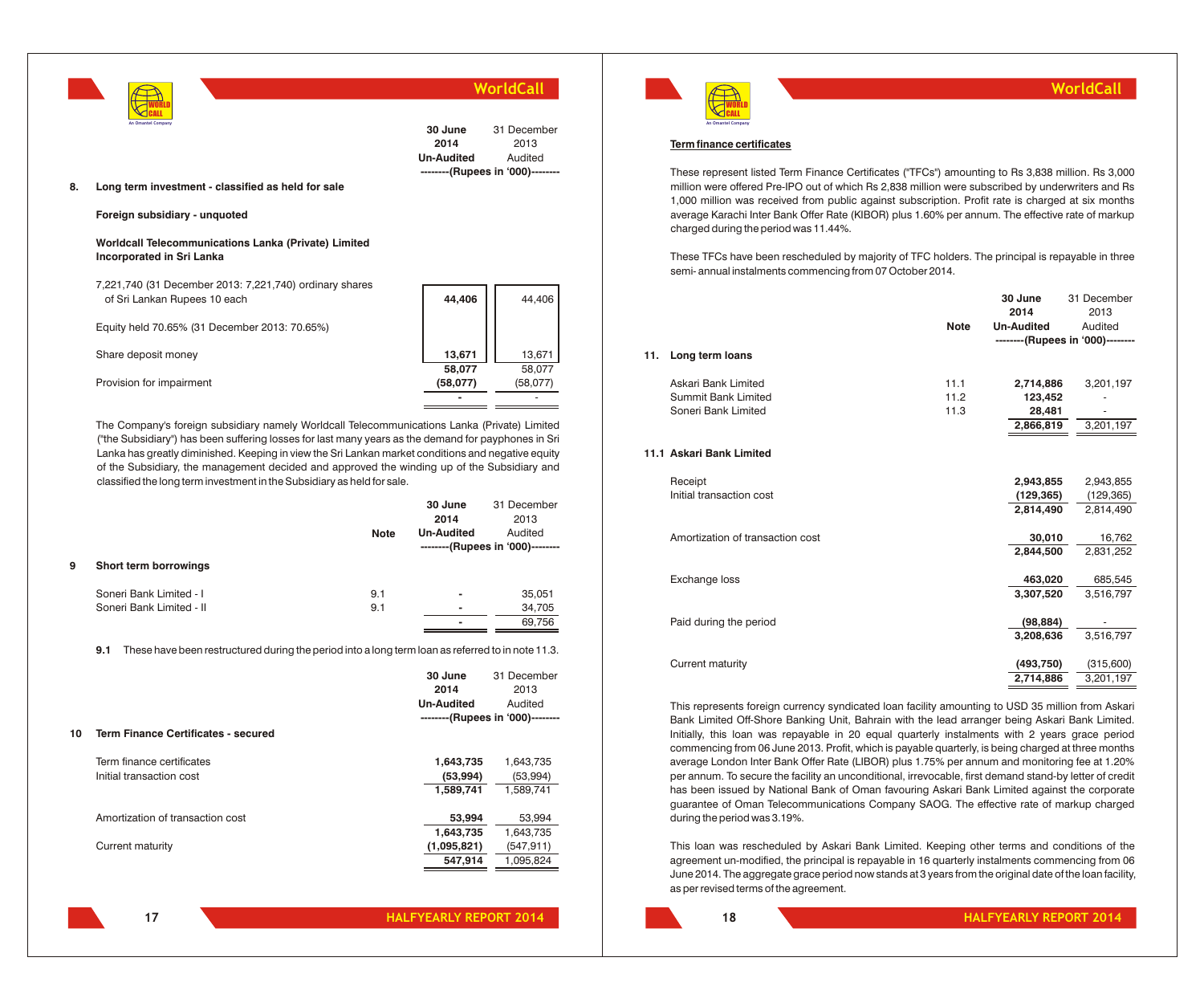|                                                |                                      | WorldCall                                                          |
|------------------------------------------------|--------------------------------------|--------------------------------------------------------------------|
| An Omantel Company<br>11.2 Summit Bank Limited | 30 June<br>2014<br><b>Un-Audited</b> | 31 December<br>2013<br>Audited<br>--------(Rupees in '000)-------- |
|                                                |                                      |                                                                    |
| Receipt                                        | 250,000                              |                                                                    |
| Initial transaction cost                       | (1,769)                              | ٠                                                                  |
|                                                | 248,231                              |                                                                    |
| Amortization of transaction cost               | 221                                  |                                                                    |
|                                                | 248,452                              |                                                                    |
| Current maturity                               | (125,000)<br>123,452                 |                                                                    |
|                                                |                                      |                                                                    |

This represents a term finance facility of Rs 250 million. The loan is repayable in 18 equal monthly instalments commencing from 01 October 2014. It is secured through lien over Term Deposit Receipt (TDR) with 10% margin along with initial ranking charge which is to be upgraded to first pari passu hypothecation charge with 25% margin over present and future, current and fixed assets of the Company within 60 days. Markup is charged at current TDR rate plus 2.5% per annum and is payable monthly. The effective rate of markup charged during the period was 11.45%.

|                                        | 30 June           | 31 December                      |
|----------------------------------------|-------------------|----------------------------------|
|                                        | 2014              | 2013                             |
|                                        | <b>Un-Audited</b> | Audited                          |
|                                        |                   | --------(Rupees in '000)-------- |
| 11.3 Soneri Bank Limited               |                   |                                  |
| Transferred from short term borrowings | 66,756            | ۰                                |
| Paid during the period                 | (3, 722)          | ۰                                |
|                                        | 63,034            |                                  |
| Current maturity                       | (34, 553)         |                                  |
|                                        | 28,481            | ۰                                |
|                                        |                   |                                  |

This facility was previously repayable up to 23 May 2014, however it was rescheduled by the bank in April 2014 and is now repayable in 23 monthly installments starting from 31 May 2014. It carries mark up at one month Karachi Inter Bank Offered Rate (KIBOR) plus 3% per annum and is payable monthly. It is secured through joint pari passu hypothecation agreement over current and movable fixed assets of the Company for Rs 980.33 million with 25% margin. The effective rate of markup charged during the period was 13.71%.

### **12. Contingencies and commitments**

### **Contingencies**

There is no significant change in contingencies from the preceeding annual published financial statements of the Company for the year ended 31 December 2013 except for the following:

**(i)** During the current period, a demand of Rs 1,059.595 million (including default surcharge of Rs 325.849 million) was raised against the Company under section 161/205 of the Income Tax Ordinance, 2001 ('Ordinance') for the period relevant to Tax Year 2012 alleging non-compliance with various applicable withholding provisions contained in the Ordinance. The managment assailed the subject order in usual appellate course before Commissioner Inland Revenue (Appeals) ['CIR(A)'],





**WorldCall**

during the pendency whereof an aggregate recovery of Rs 50.07 million was made by the department. Company's appeal was disposed by CIR(A) through appellate order dated 16 May 2014, and while major issue forming basis of demand was principally decided in department's favour, for reappraisal of certain facts, the assessment order was remanded back for adjudication afresh. Managment has preferred further appeal against CIR(A)'s order and since, it considers that Company's position is based on meritorious grounds, both legal and factual, no provision has been made in this interim financial information.

**(ii)** Outstanding guarantees amounting to Rs 1,111 million (31 December 2013: Rs 1,120 million).

|     |                                                                                          | 30 June<br>2014<br><b>Un-Audited</b> | 31 December<br>2013<br>Audited<br>--------(Rupees in '000)-------- |
|-----|------------------------------------------------------------------------------------------|--------------------------------------|--------------------------------------------------------------------|
|     | <b>Commitments</b>                                                                       |                                      |                                                                    |
|     | Commitments in respect of capital expenditure                                            | 1,953,246                            | 2,346,433                                                          |
|     | Outstanding letters of credit                                                            | 155,074                              | 56,203                                                             |
| 13. | Preference share capital                                                                 |                                      |                                                                    |
|     | 350,000 (December 2013: 350,000) preference shares of<br>USD 100 each fully paid in cash | 3,537,700                            | 3,537,700                                                          |
|     | The reconciliation of preference shares is as follows:                                   |                                      |                                                                    |
|     | Opening number of shares                                                                 | 350,000                              |                                                                    |
|     | Shares issued during the period/year                                                     |                                      | 350,000                                                            |
|     | Closing number of shares                                                                 | 350,000                              | 350.000                                                            |

These are foreign currency denominated in USD, non-voting, cumulative and convertible preference shares ("CPS", or "Preference Shares") having a face value of USD 100/- each, held by Oman Telecommunications Company SAOG ("Omantel", the Parent Company) and Habib Bank Limited (the Investor) amounting to USD 20 million and USD 15 million respectively.

The conversion option is exercisable by the holder at any time after the 1st anniversary of the issue date but no later than the 5th anniversary. On 5th anniversary, CPS will be mandatorily converted into ordinary voting common shares. The CPS shall be converted fully or partially in multiples of USD 1 million at the conversion ratio defined in the agreement at 10% discount on share price after first anniversary and thereby increased by 10% additional discount for each completed year of anniversary.

The holders are entitled to a non-cash dividend which will be calculated at the rate higher of 5.9% per annum on each of the preference shares or the dividend declared by the Company for Ordinary Shareholders whichever is higher.

Omantel has provided a put option to the Investor in US Dollar where the Investor can sell its Convertible Preference Shares at Participation Amount along with any accumulated and accrued Dividend Shares and other pre-agreed charges and expenses (Put Strike Price) to Omantel. This Put Option may be exercised fully or partially in a multiple of USD 1 million from the 3rd anniversary of the CPS till the 5th anniversary or on occurrence of trigger events, as defined in CPS agreement, any time during the term of CPS.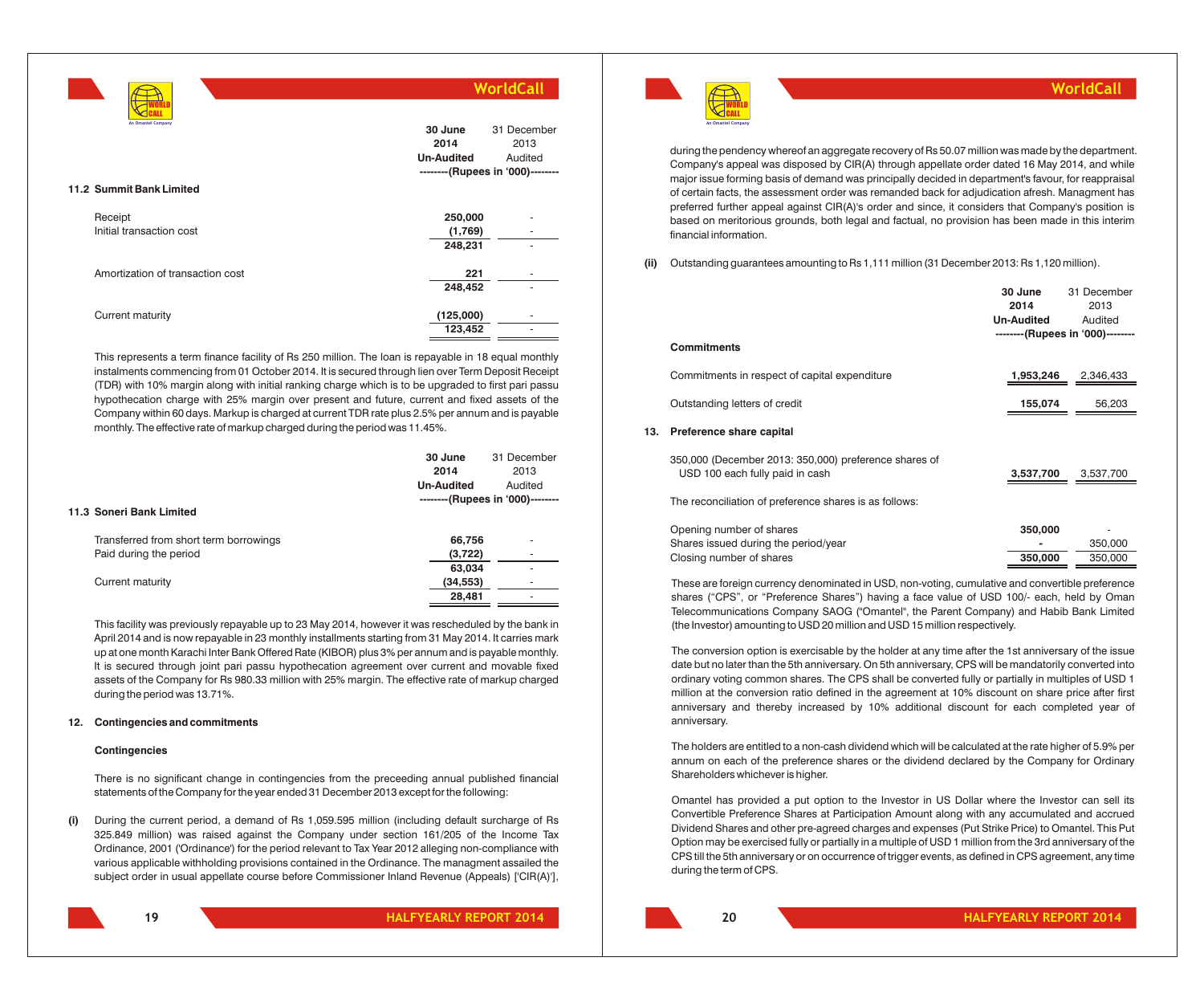

The CPS have been treated as part of equity on the following basis:

- The shares were issued under the provisions of section 84 and 86 of the Companies Ordinance, 1984 (the Ordinance) read with section 90 of the Ordinance and the Companies Share Capital (Variation in Rights and Privileges) Rules, 2000.
- The financial capital of the Company and the issue of the shares were duly approved by the shareholders of the Company at the Annual General Meeting held on 30 April 2012.
- The requirements of the Ordinance takes precedence over the requirements of International Accounting Standards.
- The preference shareholders have the right to convert these shares into Ordinary shares.
- **14.** Includes exchange gain of Rs 464.093 million (30 June 2013: Nil). Exchange loss for the corresponding period was included in 'Other expenses'.

|                                                     | 30 June           | 30 June                          |
|-----------------------------------------------------|-------------------|----------------------------------|
|                                                     | 2014              | 2013                             |
|                                                     | <b>Un-Audited</b> | Un-Audited                       |
|                                                     |                   | --------(Rupees in '000)-------- |
| Cash (used in)/generated from operations            |                   |                                  |
| Loss before taxation                                | (690, 700)        | (1,015,045)                      |
| Adjustment for non-cash charges and other items:    |                   |                                  |
| - Depreciation on property, plant and equipment     | 644,656           | 618,357                          |
| - Amortization on intangible assets                 | 98,024            | 96,689                           |
| - Amortization of transaction cost                  | 13,469            | 6,700                            |
| - Discounting charges                               | 38,339            | 19,220                           |
| - Amortization of long term receivables             | (3,058)           | (3,880)                          |
| - Provision for doubtful receivables                | 30,744            | 107,667                          |
| - Provision for stores and spares                   |                   | 11,000                           |
| - Exchange (gain)/loss on foreign currency loan     | (222, 525)        | 58,650                           |
| - Gain on sale of property, plant and equipment     | (4,052)           | (3,506)                          |
| - Retirement benefits                               | 32,207            | 29,525                           |
| - Advance written-off                               | 10,383            |                                  |
| - Finance cost                                      | 295,375           | 299,895                          |
| Profit before working capital changes               | 242,862           | 225,272                          |
| Effect on cash flow due to working capital changes: |                   |                                  |
| - (Increase)/decrease in stores and spares          | (88, 558)         | 15,704                           |
| - Increase in stock-in-trade                        | (19, 832)         | (22, 199)                        |
| - (Increase)/decrease in trade debts                | (23, 281)         | 286,698                          |
| - Decrease/(increase) in loans and advances         | 178,893           | (118,596)                        |
| - Increase in deposits and prepayments              | (378, 371)        | (23, 610)                        |
| - Decrease/ (increase) in other receivables         | 26,490            | (39,018)                         |
| - (Decrease)/increase in trade and other payables   | (262, 304)        | 174,554                          |
|                                                     | (566, 964)        | 273,533                          |
|                                                     | (324, 101)        | 498,805                          |



|     | .<br>An Omantel Company   | 30 June<br>2014<br><b>Un-Audited</b> | 30 June<br>2013<br>Un-Audited<br>--------(Rupees in '000)-------- |
|-----|---------------------------|--------------------------------------|-------------------------------------------------------------------|
| 16. | Cash and cash equivalents |                                      |                                                                   |
|     | Cash and bank balances    | 1,240,191                            | 79.917                                                            |

**WorldCall**

### **17. Related party transactions**

The related parties comprise of members, foreign subsidiary, local associated companies, related group companies, directors of the Company, companies where directors also hold directorship and key management personnel. Significant transactions with related parties are as follows:

|                                                               |                                                              | Half year ended<br>30 June<br>2014<br><b>Un-Audited</b> | Half year ended<br>30 June<br>2013<br>Un-Audited                   |
|---------------------------------------------------------------|--------------------------------------------------------------|---------------------------------------------------------|--------------------------------------------------------------------|
|                                                               |                                                              | ---------(Rupees in '000)---------                      |                                                                    |
| <b>Relationship with the Company</b>                          | Nature of transactions                                       |                                                         |                                                                    |
| Parent Company                                                | Purchase of goods and services<br>Sale of goods and services |                                                         | 16<br>6                                                            |
| Other related parties                                         | Purchase of goods and services<br>Sale of goods and services |                                                         | 5,042                                                              |
| Key management<br>personnel                                   | Salaries and other employee<br>benefits                      | 158,295                                                 | 510<br>155,580                                                     |
|                                                               |                                                              | 30 June<br>2014<br><b>Un-Audited</b>                    | 31 December<br>2013<br>Audited<br>--------(Rupees in '000)-------- |
| Period/year end balances                                      |                                                              |                                                         |                                                                    |
| Receivable from related parties<br>Payable to related parties |                                                              | 2,277,403                                               | 228,813<br>2,364,131                                               |
| These are in normal course of business and are interest free. |                                                              |                                                         |                                                                    |

**18. Financial risk management**

### **18.1 Financial risk factors**

The Company's activities expose it to a variety of financial risks: market risk (including currency risk, fair value interest rate risk, cash flow interest rate risk and price risk), credit risk and liquidity risk.

The condensed interim financial information does not include all financial risk management information and disclosures required in the annual financial statements, and should be read in conjunction with the Company's annual financial statements as at 31 December 2013.

**21**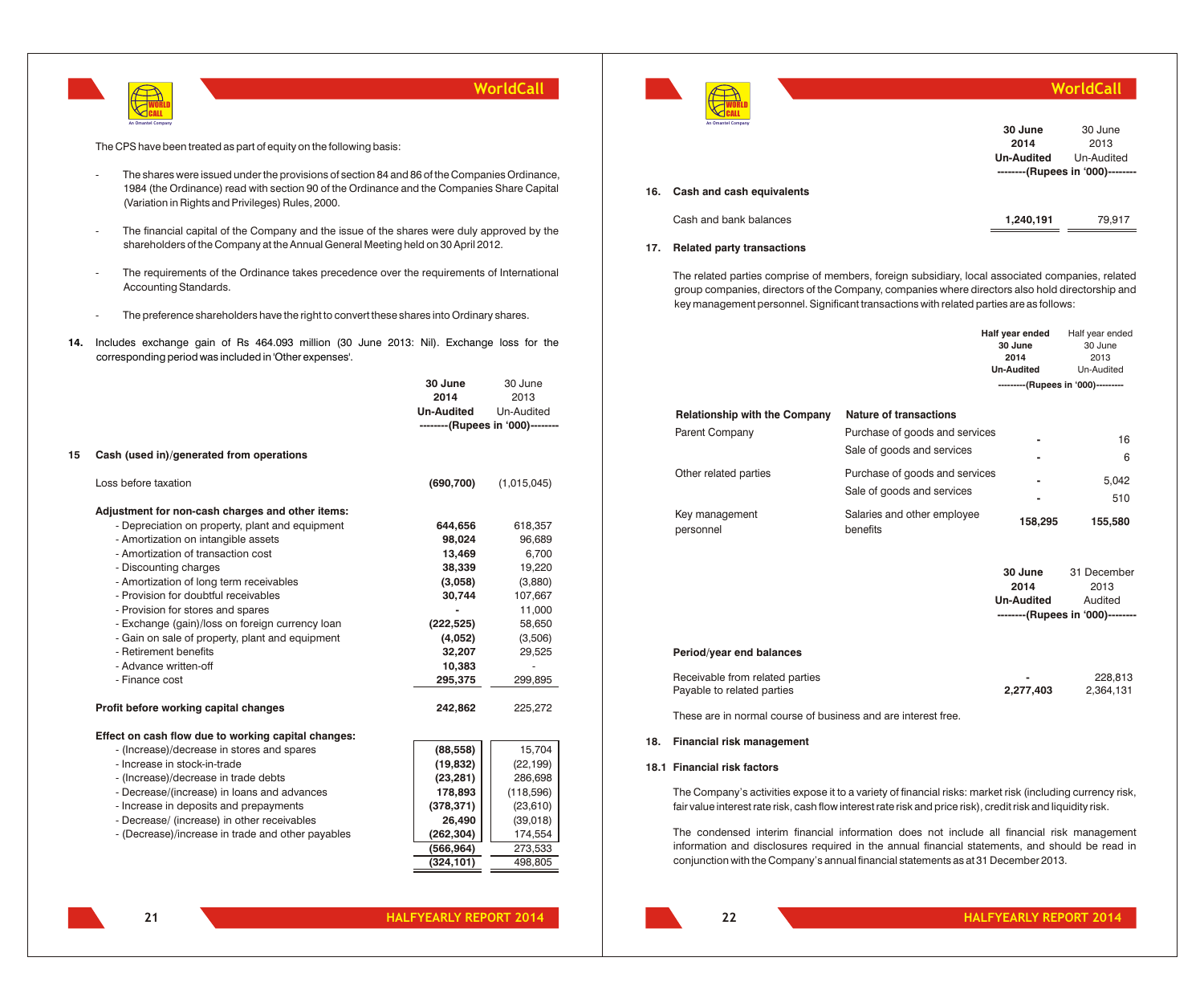

There have been no changes in the risk management department since year end or in any risk management policies.

### **18.2 Liquidity risk**

Compared to year end, there was no material change in the contractual undiscounted cash out flows for financial liabilities.

### **18.3 Fair value estimation**

The table below analyses financial instruments carried at fair value, by valuation method. The different levels have been defined as follows:

- Quoted prices (unadjusted) in active markets for identical assets or liabilities (level 1)
- Inputs other than quoted prices included within level 1 that are observable for the asset or liability, either directly (that is, as prices) or indirectly (that is, derived from prices) (level 2).
- Inputs for the asset or liability that are not based on observable market data (that is, unobservable inputs) (level 3).

The following table presents the Company's assets and liabilities that are measured at fair value at 30 June 2014.

> **Level 1 Level 2 Level 3 Total Rupees**

#### **Assets**

| Available-for-sale investments | 81.245 | $\sim$ | 81.245 |
|--------------------------------|--------|--------|--------|
|                                | 81,245 |        | 81.245 |
|                                |        |        |        |
| <b>Liabilities</b>             | ۰      | ۰      |        |
|                                |        |        |        |

The following table presents the Company's assets and liabilities that are measured at fair value at 31 December 2013.

Available-for-sale investments  $83,193$  - 83,193

| Level 1 | Level 2 | Level 3 | Total         |  |
|---------|---------|---------|---------------|--|
|         |         |         |               |  |
|         |         |         |               |  |
|         |         |         |               |  |
|         |         |         | <b>Rupees</b> |  |

83,193 - 83,193

**Assets**

| Liabilities<br>. |  |  |
|------------------|--|--|

During the period, there were no significant changes in the business or economic circumstances that affect the fair value of the Company's financial assets and financial liabilities. Furthermore, there were no reclassifications of financial assets.



### **19. Date of authorization for issue**

This condensed interim financial information was authorized for issue on 31 August, 2014 by the Board of Directors of the Company.

### **20. Corresponding figures**

In order to comply with the requirements of International Accounting Standard 34 - 'Interim Financial Reporting', the condensed interim balance sheet and condensed interim statement of changes in equity have been compared with the balances of annual audited financial statements of preceding financial year, whereas, the condensed interim profit and loss account, condensed interim statement of comprehensive income and condensed interim cash flow statement have been compared with the balances of comparable period of immediately preceding financial year.



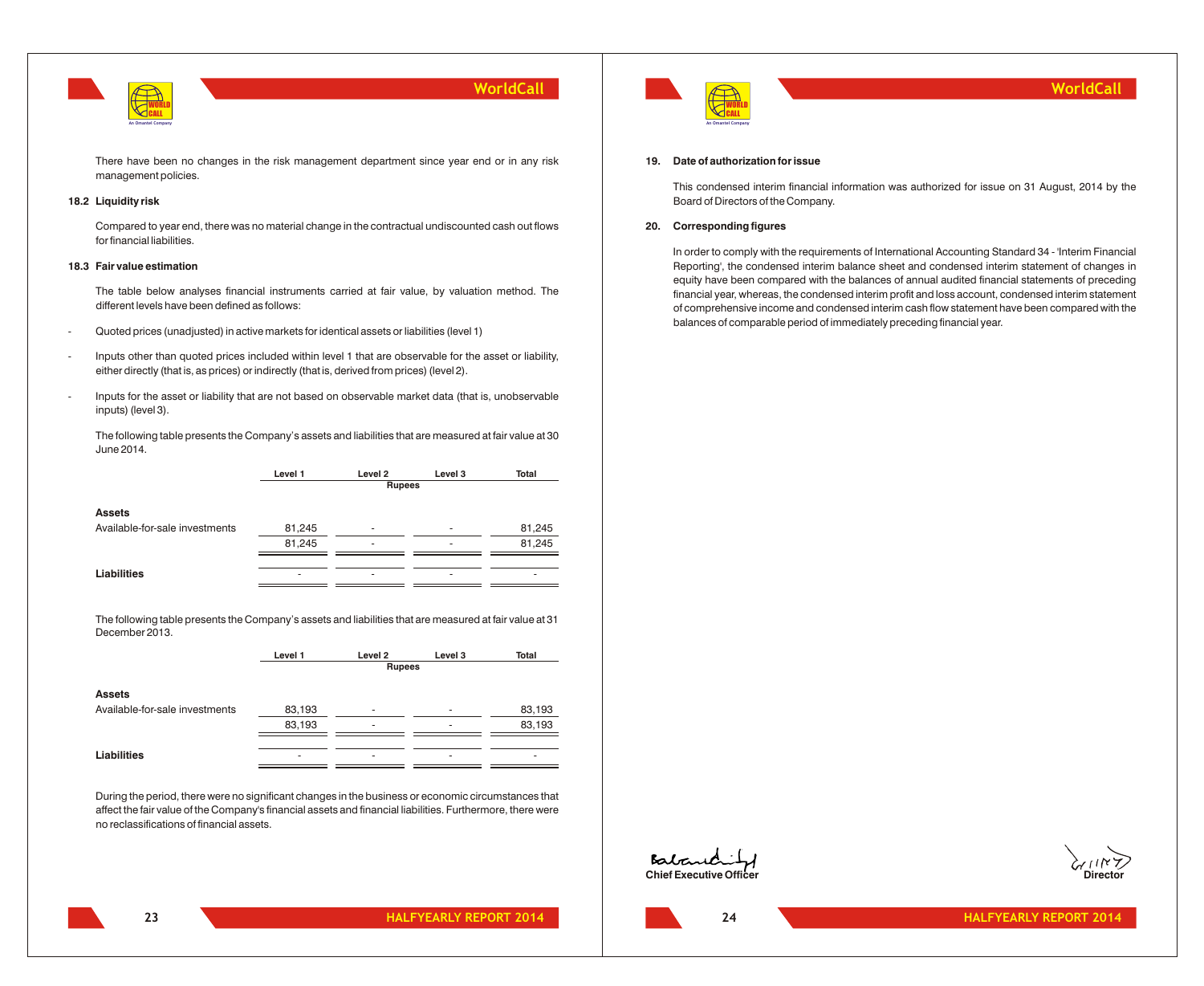



**WorldCall**

# **WORLDCALL TELECOM LIMITED AND ITS SUBSIDIARY**

**CONDENSED CONSOLIDATED INTERIM FINANCIAL INFORMATION (UN-AUDITED)**

**30 JUNE 2014**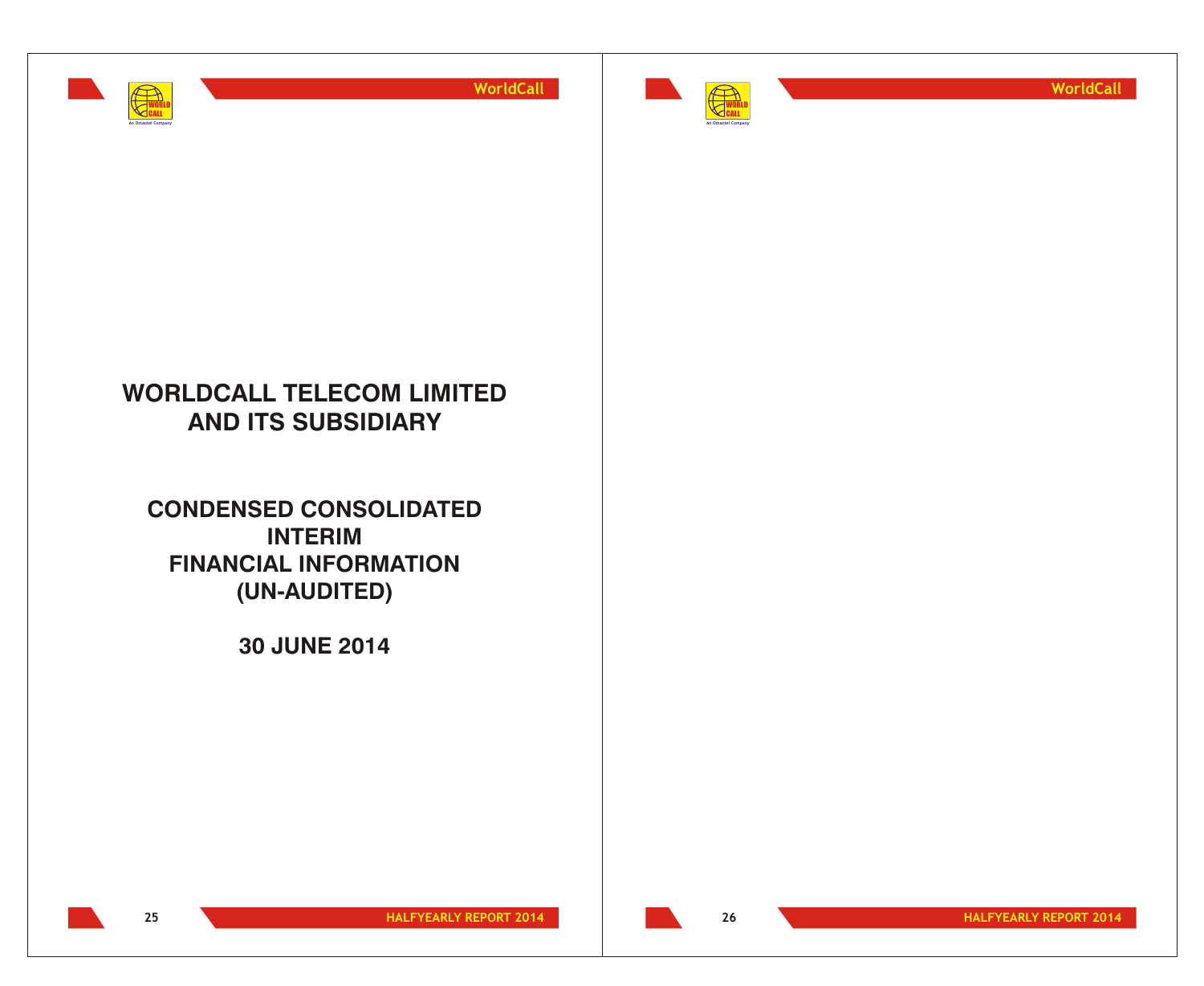



**WorldCall**

# **DIRECTORS' REVIEW**

The Directors of Worldcall Telecom Limited ("WTL" or the "Parent Company") are pleased to present condensed consolidated interim financial information of the Group for the quarter ended 30 June 2014.

# **Group Foreign Subsidiary**

### **WorldCall Telecommunications Lanka (Pvt.) Limited**

Winding up of the subsidiary is in process as approved in the earlier AGM of the Parent Company. In annexed consolidated financial statements, the subsidiary has been accounted for under IFRS 5 as discontinued operations.

For and on behalf of the Board of Directors

Baland **Babar Ali Syed**

31 August 2014 Chief Executive Officer

**HALFYEARLY REPORT 2014 HALFYEARLY REPORT 2014 27 28**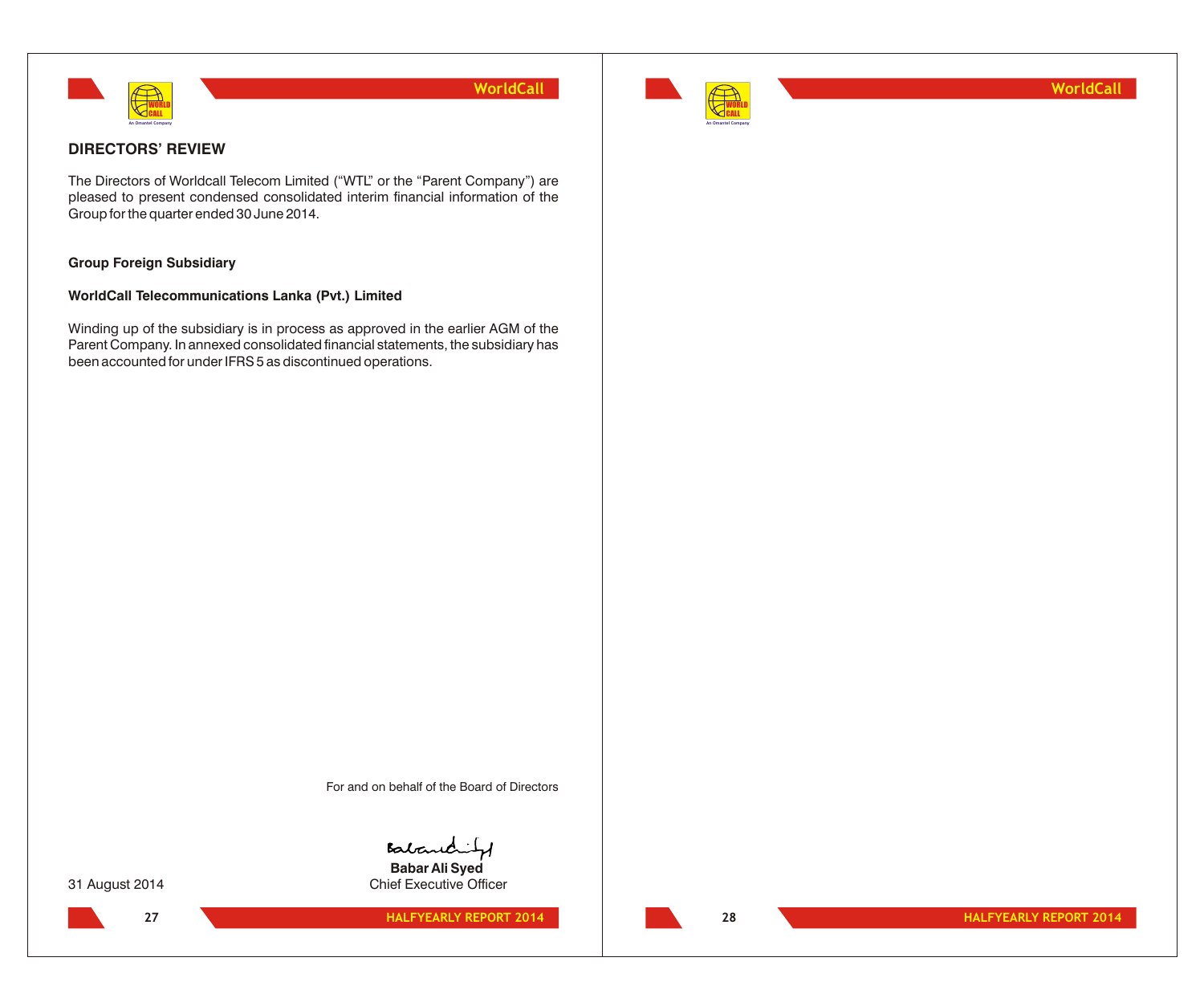

### **CONDENSED CONSOLIDATED INTERIM BALANCE SHEET (Un-Audited) AS AT 30 JUNE 2014**

|                                                                                                               |                | 30 June                                          | 31 December          |
|---------------------------------------------------------------------------------------------------------------|----------------|--------------------------------------------------|----------------------|
|                                                                                                               |                | 2014                                             | 2013                 |
|                                                                                                               |                | Un-Audited                                       | Un-Audited           |
| <b>NON-CURRENT ASSETS</b>                                                                                     |                | Note --------------(Rupees in '000)------------- |                      |
| Tangible fixed assets                                                                                         |                |                                                  |                      |
| Property, plant and equipment                                                                                 | $\overline{7}$ | 12,100,612                                       | 12,520,955           |
| Capital work-in-progress                                                                                      |                | 1,357,076                                        | 1,018,067            |
|                                                                                                               |                | 13,457,688                                       | 13,539,022           |
| Intangible assets                                                                                             | 8              | 4,673,379                                        | 4,775,881            |
| <b>Investment properties</b>                                                                                  |                | 160,474                                          | 160,474              |
| Long term trade receivables<br>Deferred taxation                                                              |                | 121,103<br>2,542,052                             | 172,794<br>2,546,247 |
| Long term loans and deposits                                                                                  |                | 80,395                                           | 77,615               |
|                                                                                                               |                | 21,035,091                                       | 21,272,033           |
| <b>CURRENT ASSETS</b>                                                                                         |                |                                                  |                      |
| Stores and spares                                                                                             |                | 274,811                                          | 186,253              |
| Stock in trade                                                                                                |                | 263,730                                          | 243,898              |
| Trade debts<br>Loans and advances - considered good                                                           |                | 1,035,595<br>790,711                             | 1,043,058<br>969,604 |
| Deposits and prepayments                                                                                      |                | 550,495                                          | 192,786              |
| Short term investments                                                                                        |                | 81,245                                           | 83,193               |
| Other receivables                                                                                             |                | 43,484                                           | 69,965               |
| Income tax recoverable - net<br>Cash and bank balances                                                        |                | 134,862<br>1,240,192                             | 204,690<br>2,501,852 |
|                                                                                                               |                | 4,415,125                                        | 5,495,299            |
| Assets of disposal group classified as held for sale                                                          | 9              | $\overline{a}$                                   | 128                  |
| <b>CURRENT LIABILITIES</b>                                                                                    |                | 4,415,127                                        | 5,495,427            |
| Current maturities of non-current liabilities                                                                 |                | 2,823,348                                        | 1,831,247            |
| Running finance under mark up arrangements - secured                                                          |                | 767,266                                          | 786,944              |
| Short term borrowings                                                                                         | 10             | 1,021,500                                        | 69,756<br>1,021,500  |
| License fee payable<br>Trade and other payables                                                               |                | 6,935,563                                        | 7,040,571            |
| Interest and mark up accrued                                                                                  |                | 218,251                                          | 258,311              |
|                                                                                                               |                | 11,765,928                                       | 11,008,329           |
| Liabilities of disposal group classified as held for sale                                                     | 9              | 3,399<br>11,769,327                              | 8,077<br>11,016,406  |
| <b>NET CURRENT LIABILITIES</b>                                                                                |                | (7, 354, 200)                                    | (5,520,979)          |
|                                                                                                               |                |                                                  |                      |
| <b>NON-CURRENT LIABILITIES</b><br>Term finance certificates - secured                                         | 11             | 547,914                                          | 1,095,824            |
| Long term loans                                                                                               | 12             | 2,866,819                                        | 3,201,197            |
| Retirement benefits                                                                                           |                | 326,568                                          | 336,991              |
| Liabilities against assets subject to finance lease                                                           |                | 848,504                                          | 1,423                |
| Long term payables<br>Long term deposits                                                                      |                | 42,282                                           | 1,123,506<br>42,333  |
|                                                                                                               |                | 4,632,087                                        | 5,801,274            |
|                                                                                                               | 13             |                                                  |                      |
| Contingencies and commitments                                                                                 |                | 9,048,804                                        | 9,949,780            |
| <b>REPRESENTED BY</b>                                                                                         |                |                                                  |                      |
| Authorized capital                                                                                            |                |                                                  |                      |
| 1,500,000,000 (31 December 2013: 1,500,000,000)<br>ordinary shares of Rs 10 each                              |                | 15,000,000                                       | 15,000,000           |
|                                                                                                               |                |                                                  |                      |
| 500,000 (31 December 2013: 500,000) preference shares of USD 100 each                                         |                |                                                  |                      |
| (USD 50,000,000 equivalent to Rs 6,000,000,000)                                                               |                | 6,000,000                                        | 6,000,000            |
| Ordinary share capital                                                                                        |                | 8,605,716                                        | 8,605,716            |
| Preference share capital                                                                                      | 14             | 3,537,700                                        | 3,537,700            |
| Share premium                                                                                                 |                | 837,335                                          | 837,335              |
| Fair value reserve<br>Exchange translation reserve                                                            |                | 9,755<br>(85, 493)                               | 11,702<br>136,733    |
| <b>Accumulated loss</b>                                                                                       |                | (4, 210, 413)                                    | (3,532,185)          |
| Capital and reserves attributable to equity holders of the Parent Company                                     |                | 8,694,600                                        | 9,597,001            |
| Non controlling interest                                                                                      |                | (3, 843)                                         | (5, 181)             |
| Surplus on revaluation                                                                                        |                | 8,690,757<br>358,047                             | 9,591,820<br>357,960 |
|                                                                                                               |                | 9,048,804                                        | 9,949,780            |
|                                                                                                               |                |                                                  |                      |
| The annexed notes 1 to 20 form an integral part of this condensed consolidated interim financial information. |                |                                                  |                      |
| Babandit                                                                                                      |                |                                                  |                      |
| <b>Chief Executive Officer</b>                                                                                |                |                                                  |                      |
|                                                                                                               |                |                                                  | <b>Director</b>      |
| 29                                                                                                            |                | <b>HALFYEARLY REPORT 2014</b>                    |                      |



### **WorldCall**

# **CONDENSED CONSOLIDATED INTERIM PROFIT AND LOSS ACCOUNT (UN-AUDITED)**

# **FOR THE QUARTER AND HALF YEAR ENDED 30 JUNE 2014**

|                                                            | <b>Note</b>   | Half year ended<br>30 June<br>2014<br>Un-Audited | Half year ended<br>30 June<br>2013<br>Un-Audited | <b>Quarter ended</b><br>30 June<br>2014<br><b>Un-Audited</b> | Quarter ended<br>30 June<br>2013<br>Un-Audited |
|------------------------------------------------------------|---------------|--------------------------------------------------|--------------------------------------------------|--------------------------------------------------------------|------------------------------------------------|
|                                                            |               |                                                  | --(Rupees in '000)--------                       |                                                              |                                                |
| <b>Continuing operations</b>                               |               |                                                  |                                                  |                                                              |                                                |
| Revenue - net                                              |               | 1,288,761                                        | 1,814,978                                        | 595,154                                                      | 844,934                                        |
| Direct cost                                                |               | (1,617,572)                                      | (1,812,613)                                      | (870,112)                                                    | (896,040)                                      |
| Gross (loss)/profit                                        |               | (328, 811)                                       | 2,365                                            | (274,958)                                                    | (51, 106)                                      |
| Operating cost                                             |               | (537, 301)                                       | (597, 564)                                       | (280, 960)                                                   | (319, 697)                                     |
| <b>Operating loss</b>                                      |               | (866, 112)                                       | (595, 199)                                       | (555, 918)                                                   | (370, 803)                                     |
| Finance cost                                               |               | (347, 183)                                       | (325, 815)                                       | (183,313)                                                    | (161, 683)                                     |
|                                                            |               | (1,213,295)                                      | (921, 014)                                       | (739,231)                                                    | (532, 486)                                     |
| Other income                                               | 15            | 532,296                                          | 13,906                                           |                                                              | 5,760                                          |
| Other expenses                                             |               |                                                  | (107,937)                                        | (42, 779)                                                    | (29, 445)                                      |
| Loss before taxation                                       |               | (680, 999)                                       | (1,015,045)                                      | (782, 010)                                                   | (556, 171)                                     |
| <b>Taxation</b>                                            |               | (127, 218)                                       | 399,420                                          | (56, 533)                                                    | 197,091                                        |
| Loss after taxation from                                   |               |                                                  |                                                  |                                                              |                                                |
| continuing operations                                      |               | (808, 217)                                       | (615, 625)                                       | (838, 543)                                                   | (359,080)                                      |
| <b>Discontinued operations</b><br>Loss for the period from |               |                                                  |                                                  |                                                              |                                                |
| discontinued operations                                    |               | (427)                                            | (1,301)                                          | (216)                                                        | (355)                                          |
|                                                            |               | (808, 644)                                       | (616,926)                                        | (838, 759)                                                   | (359, 435)                                     |
| Attributable to:<br>Equity holders of the                  |               |                                                  |                                                  |                                                              |                                                |
| Parent Company                                             |               | (808, 519)                                       | (616, 544)                                       | (838, 696)                                                   | (359, 330)                                     |
| Non-controlling interest                                   |               | (125)                                            | (382)                                            | (63)                                                         | (105)                                          |
|                                                            |               | (808, 644)                                       | (616, 926)                                       | (838, 759)                                                   | (359, 435)                                     |
| Basic loss per share                                       |               |                                                  |                                                  |                                                              |                                                |
| From continuing operations                                 | <b>Rupees</b> | (1.05)                                           | (0.72)                                           | (1.04)                                                       | (0.42)                                         |
| From discontinued operations                               | <b>Rupees</b> | (0.00)                                           | (0.00)                                           | (0.00)                                                       | (0.00)                                         |
| From loss for the period                                   | <b>Rupees</b> | (1.05)                                           | (0.72)                                           | (1.04)                                                       | (0.42)                                         |
| Diluted loss per share                                     |               |                                                  |                                                  |                                                              |                                                |
| From continuing operations                                 | Rupees        | (0.36)                                           | (0.72)                                           | (0.38)                                                       | (0.42)                                         |
| From discontinued operations                               | Rupees        | (0.00)                                           | (0.00)                                           | (0.00)                                                       | (0.00)                                         |
| From loss for the period                                   | Rupees        | (0.36)                                           | (0.72)                                           | (0.38)                                                       | (0.42)                                         |

The annexed notes 1 to 20 form an integral part of this condensed consolidated interim financial information.

**Contained by Executive Officer** Director Director

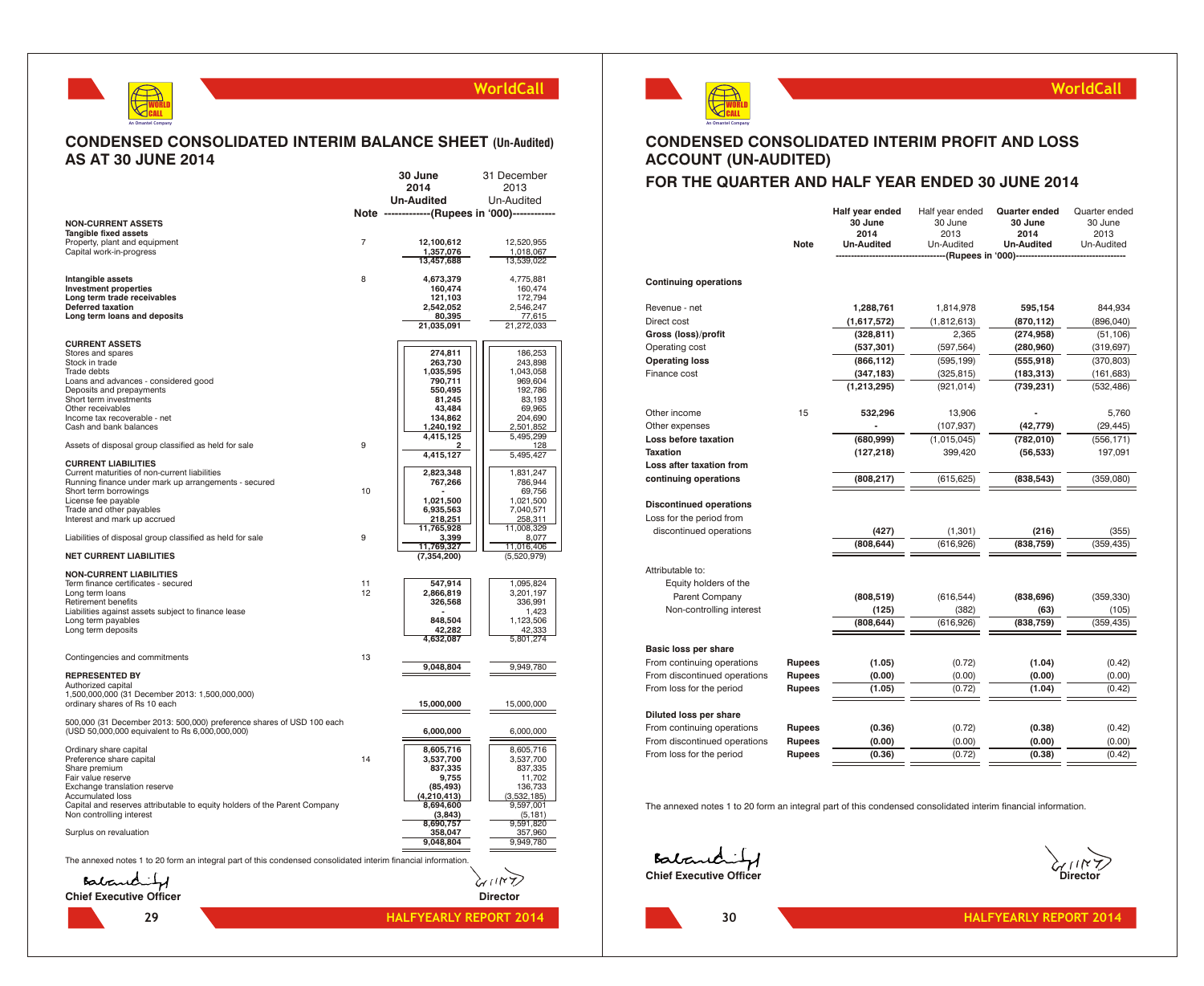



# **CONDENSED CONSOLIDATED INTERIM STATEMENT OF COMPREHENSIVE INCOME (UN-AUDITED) FOR THE QUARTER AND HALF YEAR ENDED 30 JUNE 2014**

|                                                                                                         | Half year ended<br>30 June<br>2014<br><b>Un-Audited</b> | Half year ended<br>30 June<br>2013<br>Un-Audited | Quarter ended<br>30 June<br>2014<br><b>Un-Audited</b><br>---(Rupees in '000)-------------------- | Quarter ended<br>30 June<br>2013<br>Un-Audited |
|---------------------------------------------------------------------------------------------------------|---------------------------------------------------------|--------------------------------------------------|--------------------------------------------------------------------------------------------------|------------------------------------------------|
| Loss for the period                                                                                     | (808, 644)                                              | (616, 926)                                       | (838, 759)                                                                                       | (359, 435)                                     |
| Other comprehensive income/(loss):<br>Items that may be reclassified<br>subsequently to profit or loss: |                                                         |                                                  |                                                                                                  |                                                |
| Exchange differences on translating<br>foreign operations                                               | 4,987                                                   | 998                                              | (31)                                                                                             | 1,877                                          |
| Net change in fair value of available<br>for sale financial assets                                      | (1,948)                                                 | (4,029)                                          | (9,692)                                                                                          | 568                                            |
|                                                                                                         | 3,039                                                   | (3,031)                                          | (9,723)                                                                                          | 2,445                                          |
| Items that will not be reclassified<br>to profit or loss                                                |                                                         |                                                  |                                                                                                  |                                                |
| Total comprehensive loss for<br>the period - net of tax                                                 | (805, 605)                                              | (619, 957)                                       | (848, 482)                                                                                       | (356,990)                                      |
| Attributable to:                                                                                        |                                                         |                                                  |                                                                                                  |                                                |
| Equity holders of the Parent Company                                                                    | (806, 943)                                              | (619, 868)                                       | (848, 409)                                                                                       | (357, 437)                                     |
| Non-controlling interest                                                                                | 1,338                                                   | (89)                                             | (73)                                                                                             | 447                                            |
|                                                                                                         | (805, 605)                                              | (619.957)                                        | (848, 482)                                                                                       | (356,990)                                      |

The annexed notes 1 to 20 form an integral part of this condensed consolidated interim financial information.



### **WorldCall**

# **CONDENSED CONSOLIDATED INTERIM CASH FLOW STATEMENT (UN-AUDITED)**

# **FOR THE HALF YEAR ENDED 30 JUNE 2014**

|                                                                  | <b>Note</b> | Half year ended<br>30 June<br>2014<br><b>Un-Audited</b> | Half year ended<br>30 June<br>2013<br>Un-Audited<br>------------(Rupees in '000)----------- |
|------------------------------------------------------------------|-------------|---------------------------------------------------------|---------------------------------------------------------------------------------------------|
| Cash flows from operating activities                             |             |                                                         |                                                                                             |
| Cash (used in)/generated from operations                         | 16          | (324, 226)                                              | 498,699                                                                                     |
| Decrease in long term deposits receivable                        |             | (2,780)                                                 | 33,762                                                                                      |
| Decrease in long term trade receivable                           |             | 54,749                                                  |                                                                                             |
| Decrease in long term deposits payable                           |             | (51)                                                    | (26)                                                                                        |
| Decrease in deferred income                                      |             |                                                         | (65, 916)                                                                                   |
| (Decrease)/increase in long term payables                        |             | (157, 978)                                              | 68,518                                                                                      |
| Retirement benefits paid                                         |             | (52, 191)                                               | (51, 728)                                                                                   |
| Finance cost paid                                                |             | (273, 510)                                              | (267, 742)                                                                                  |
| Taxes paid                                                       |             | (53, 878)                                               | (17, 675)                                                                                   |
| Net cash used in from operating activities                       |             | (809, 865)                                              | 197,892                                                                                     |
| Cash flows from investing activities                             |             |                                                         |                                                                                             |
| Fixed capital expenditure                                        |             | (554, 879)                                              | (208, 669)                                                                                  |
| Proceeds from sale of property, plant and equipment              |             | 9,648                                                   | 6,993                                                                                       |
| Net cash used in investing activities                            |             | (545, 231)                                              | (201, 676)                                                                                  |
| Cash flows from financing activities                             |             |                                                         |                                                                                             |
| Proceeds received against long term loan acquired                |             | 250,000                                                 |                                                                                             |
| Initial transaction cost paid                                    |             | (1,769)                                                 |                                                                                             |
| Repayment of long term loan                                      |             | (98, 884)                                               |                                                                                             |
| (Payment)/receipt of short term borrowings - net                 |             | (6, 722)                                                | 12,660                                                                                      |
| Running finance - net                                            |             | (19, 678)                                               | (1,571)                                                                                     |
| Repayment of liabilities against assets subject to finance lease |             | (29, 636)                                               | (28, 237)                                                                                   |
| Net cash generated from/(used in) financing activities           |             | 93,311                                                  | (17, 148)                                                                                   |
|                                                                  |             |                                                         |                                                                                             |
| Net decrease in cash and cash equivalents                        |             | (1,261,786)                                             | (20, 932)                                                                                   |
| Cash and cash equivalents at the beginning of the period         |             | 2,501,980                                               | 100,886                                                                                     |
| Cash and cash equivalents at the end of the period               |             | 1,240,194                                               | 79,954                                                                                      |

The annexed notes 1 to 20 form an integral part of this condensed consolidated interim financial information.

**Contact of Executive Officer** Director Director

Babandity **Chief Executive Officer** 



**31**

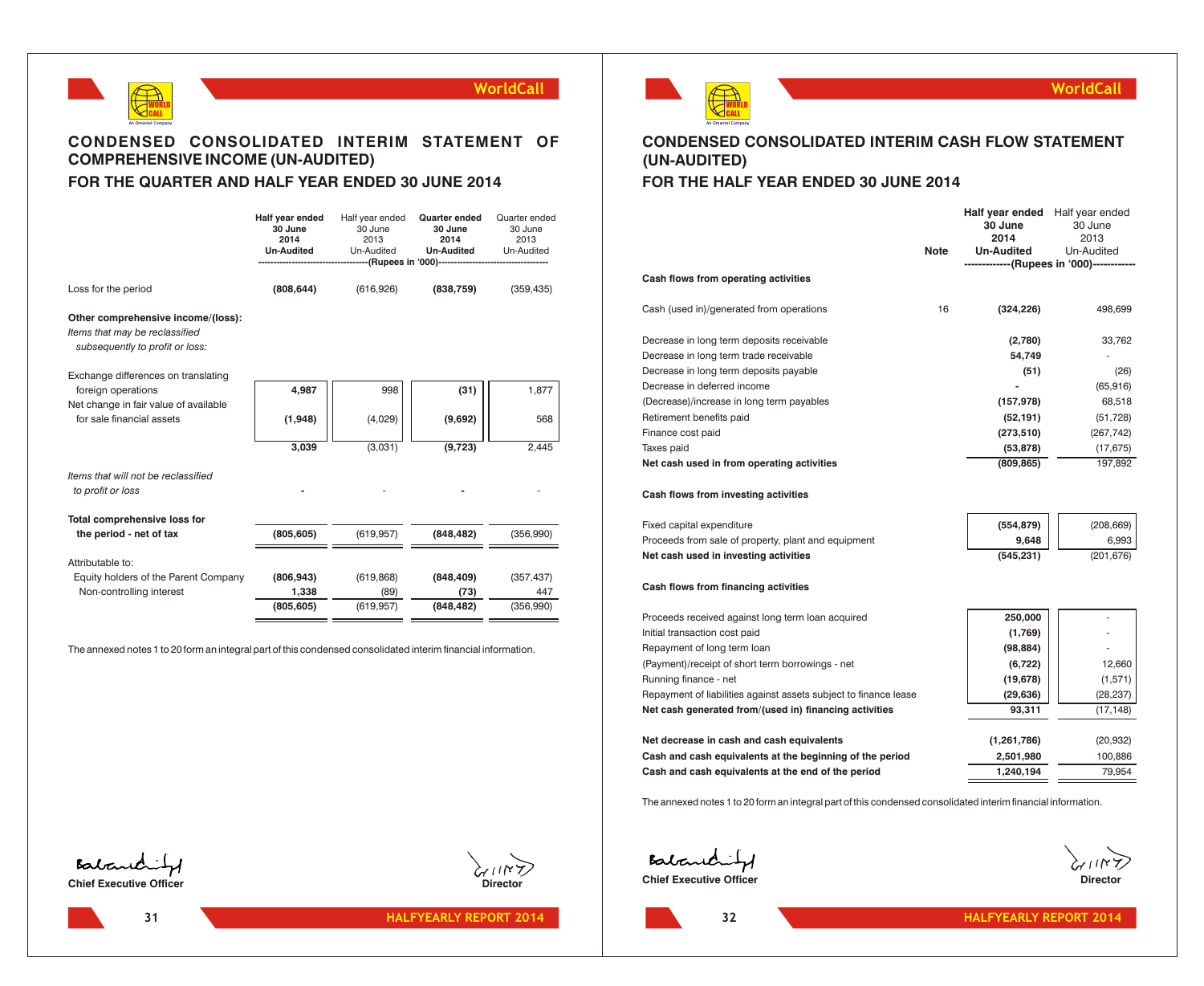|                                      |                                             | ş                                                                                    |
|--------------------------------------|---------------------------------------------|--------------------------------------------------------------------------------------|
| FOR THE HALF YEAR ENDED 30 JUNE 2014 | Attributable to equity holders of the Group | Ordinary share Preference share Share Fair wallie franclation Surplus on<br>zurrencv |

|                                                  |           |                                 |         |            | Currency                     |                                    |             |             | Non        |              |
|--------------------------------------------------|-----------|---------------------------------|---------|------------|------------------------------|------------------------------------|-------------|-------------|------------|--------------|
|                                                  |           | Ordinary share Preference share | Share   | Fair value |                              | translation Accumulated Surplus on |             | Total       | controllin | Total equity |
|                                                  | capital   | capital                         | premium | reserve    | -(Rupees in '000)<br>reserve | loss                               | revaluation |             | g interest |              |
|                                                  |           |                                 |         |            |                              |                                    |             |             |            |              |
| Balance as at 31 December 2012 (Audited)         | 8,605,716 |                                 | 837,335 | 13,835     | (4,447)                      | (826, 720)                         | 348,130     | 8,973,849   | (3,286)    | 8,970,563    |
| Loss for the period                              |           |                                 |         |            |                              | (616, 544)                         |             | (616, 544)  |            | (616, 544)   |
| Other comprehensive loss for the period          |           |                                 |         | (4,029)    | 705                          |                                    |             | (3,324)     | (89)       | (3, 413)     |
| Transfer to surplus on revaluation               |           |                                 |         |            |                              | (2, 442)                           | 2,442       |             |            |              |
| Balance as at 30 June 2013 (Un-Audited)          | 8,605,716 |                                 | 837,335 | 9,806      | (3,742)                      | (1,445,706)                        | 350,572     | 8,353,981   | (3,375)    | 8,350,606    |
| ssuance of preference shares                     |           | 3,537,700                       |         |            |                              |                                    |             | 3,537,700   |            | 3,537,700    |
| Cost of issuance of preference shares            |           |                                 |         |            |                              | (161, 139)                         |             | (161, 139)  |            | (161, 139)   |
| Loss for the period                              |           |                                 |         |            |                              | (1,686,480)                        |             | (1,686,480) |            | (1,686,480)  |
| Other comprehensive income/(loss) for the period |           |                                 |         | 1,896      | (3,825)                      | 1,665                              |             | (264)       | (1,806)    | (2,070)      |
| Transfer to surplus on revaluation               |           |                                 |         |            |                              | (2, 443)                           | 7,388       | 4,945       |            | 4,945        |
| Exchange translation reserve                     |           |                                 |         |            | 144,300                      | (144, 300)                         |             |             |            |              |
| Dividend on preference shares                    |           |                                 |         |            |                              | (93, 782)                          |             | (93, 782)   |            | (93, 782)    |
| Balance as at 31 December 2013 (Un-Audited)      | 8,605,716 | 3,537,700                       | 837,335 | 11,702     | 136,733                      | (3,532,185)                        | 357,960     | 9,954,961   | (5, 181)   | 9,949,780    |
| Loss for the period                              |           |                                 |         |            |                              | (808, 519)                         |             | (808,519)   |            | (808,519)    |
| Other comprehensive (loss)/income for the period |           |                                 |         | (1,948)    | 3,524                        |                                    |             | 1,576       | 1,338      | 2,914        |
| Transfer to surplus on revaluation               |           |                                 |         |            |                              | (87)                               | 87          |             |            |              |
| Exchange translation reserve                     |           |                                 |         |            | (225, 750)                   | 225,750                            |             |             |            |              |
| Dividend on preference shares                    |           |                                 |         |            |                              | (95, 371)                          |             | (95, 371)   |            | (95, 371)    |
| Balance as at 30 June 2014 (Un-Audited)          | 8,605,716 | 3,537,700                       | 837,335 | 9,754      | (85, 493)                    | (4,210,413)                        | 358,047     | 9,052,646   | (3, 843)   | 9,048,804    |

# **WorldCall**



# **NOTES TO THE CONDENSED CONSOLIDATED INTERIM FINANCIAL INFORMATION (UN-AUDITED) FOR THE QUARTER AND HALF YEAR ENDED 30 JUNE 2014**

- **1 Legal status and nature of business**
	- **1.1 The Group consists of:**

Worldcall Telecom Limited; and

Worldcall Telecommunications Lanka (Private) Limited, together "the Group".

1.2 Worldcall Telecom Limited ("the Parent Company") is a public limited company incorporated in Pakistan on 15 March 2001 under the Companies Ordinance, 1984 and its shares are quoted on the Karachi and Lahore Stock Exchanges. The Company commenced its operations on 01 December 2004 and is engaged in providing Wireless Local Loop ("WLL") and Long Distance & International ("LDI") services in Pakistan, operation and maintenance of public payphones network and re-broadcasting international/national satellite/terrestrial wireless and cable television and radio signals as well as interactive communication and to establish, maintain and operate the licensed telephony services. The Company has been licensed by Pakistan Telecommunication Authority ("PTA") and Pakistan Electronic Media Regulatory Authority ("PEMRA") for these purposes. The registered office of the Company is situated at 67-A, C III, Gulberg III, Lahore. In the year ended 30 June, 2008, 56.80% shares (488,839,429 ordinary shares) were acquired by Oman Telecommunications Company SAOG ("the Holding Company"). **INTERTITY CALL THE CONDENSED CONSOLIDATED INTERIM FINANCIAL<br>
<b>IFFER TO THE COURTER AND HALF YEAR ENDED 30 JUNE 2014**<br> **IFFER OUARTER AND HALF YEAR ENDED 30 JUNE 2014**<br> **IFFER OUARTER AND HALF YEAR ENDED 30 JUNE 2014**<br> **CO** 

Worldcall Telecommunications Lanka (Private) Limited ("the Subsidiary") was incorporated in Sri Lanka and is a joint venture with Hayleys Group to operate payphones. The principal activity of the Subsidiary is the operation and maintenance of a public payphones network. Payphones are installed at various shops/commercial outlets. The Parent Company holds 70.65% of voting securities in the Subsidiary .

### **2 Basis of preparation**

### *Consolidation*

The condensed consolidated interim financial information includes the financial information of the Group. The financial information of the Subsidiary has been consolidated on a line by line basis.

### **Subsidiary**

Subsidiary is an entity controlled by the Parent Company. Control exists when a Company has the power, directly or indirectly, to govern the financial and operating policies of the entity so as to benefit from its activities. The financial information of the Subsidiary is included in the condensed consolidated interim financial information from the date that control commences until the date that control ceases.

### **Transactions eliminated on consolidation**

Intragroup balances and any other unrealized gains and losses or income and expenses arising from

**Chief Executive Officer**

**34**

**HALFYEARLY REPORT 2014 HALFYEARLY REPORT 2014**

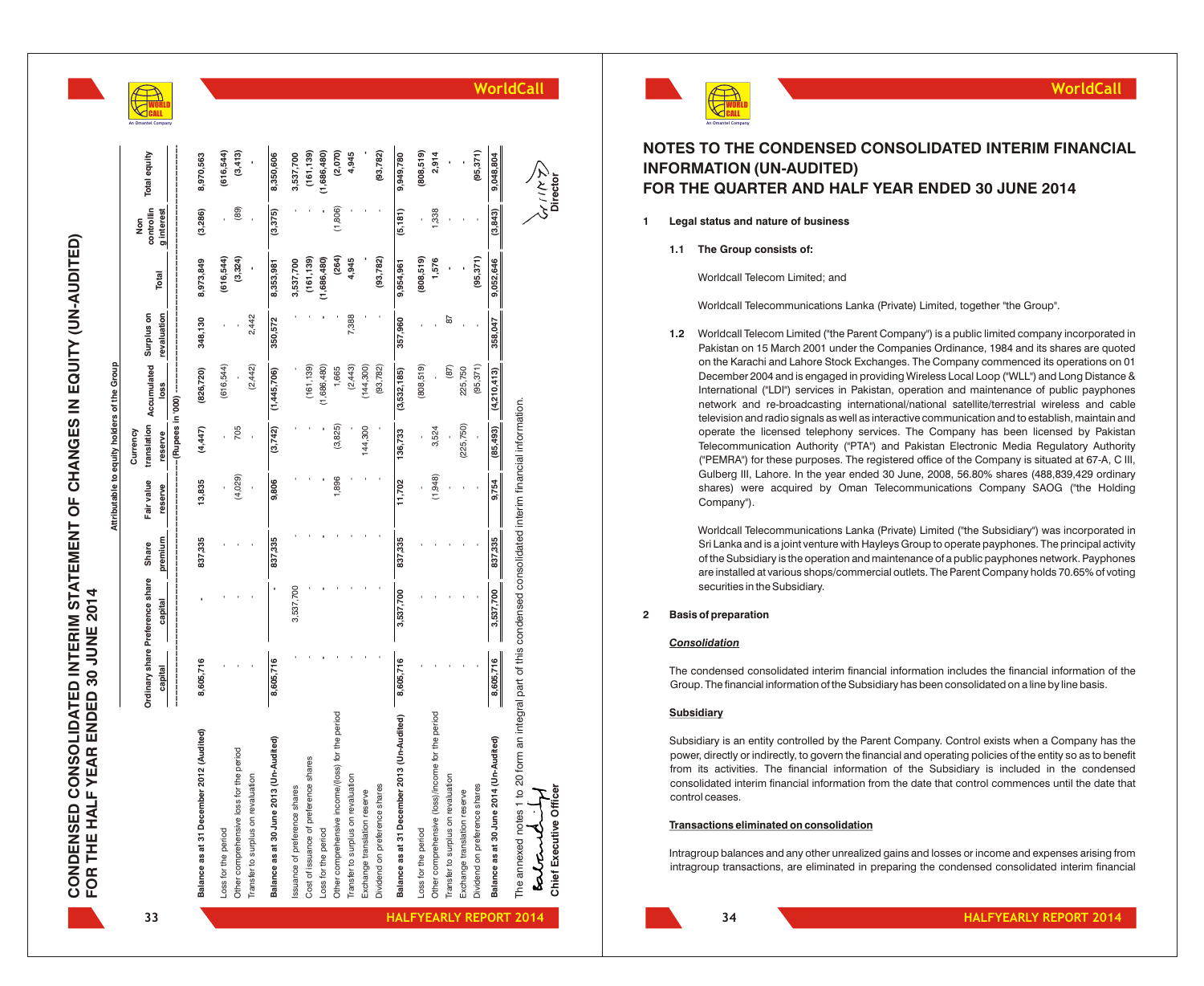

information. Unrealized losses are eliminated in the same way as unrealized gains but only to the extent that there is no evidence of impairment.

Non controlling interest is that part of net results of operations and of net assets of the Subsidiary attributable to interest which are not owned by the Group. Non controlling interest is presented separately in the consolidated financial statements. In view of negative equity of the Subsidiary, the complete amount of losses are being borne by the Parent Company.

### **3. Statement of compliance**

This condensed interim consolidated financial information is unaudited and is being submitted to the members in accordance with section 245 of the Companies Ordinance, 1984. It has been prepared in accordance with the requirements of the International Accounting Standard (IAS) 34 - 'Interim Financial Reporting' and provisions of and directives issued under the Companies Ordinance, 1984. In case where requirements differ, the provisions of or directives issued under the Companies Ordinance, 1984 have been followed. The figures for the half year ended 30 June 2014 have, however, been subjected to limited scope review by the auditors as required by the Code of Corporate Governance. This condensed interim financial information does not include all the information required for annual financial statements and therefore, should be read in conjunction with the annual financial statements for the year ended 31 December 2013.

### **4. Significant accounting policies**

**4.1** The accounting policies and the methods of computation adopted in the preparation of this condensed interim financial information are the same as those applied in the preparation of the preceding annual published financial statements for the year ended 31 December 2013.

### **4.2 Initial application of standards, amendments or an interpretation to existing standards**

The following amendments to existing standards have been published that are applicable to the Group's financial statements covering annual periods, beginning on or after the following dates:

### **4.2.1 Standards, amendments and interpretations to approved accounting standards that are effective in the current year**

Certain standards, amendments and interpretations to approved accounting standards are effective in the current year but are considered not to be relevant or to have any significant effect on the Group's operations and are, therefore, not detailed in this condensed interim financial information.

### **4.2.2 Standards, amendments and interpretations to existing standards that are not yet effective and have not been early adopted by the Group**

There are certain standards, amendments to the approved accounting standards and interpretations that are mandatory for the Group's accounting periods beginning on or after January 1, 2015 but are considered not to be relevant or to have any significant effect on the Group's operations and are, therefore, not detailed in this condensed interim financial information

### **5. Significant accounting judgments and estimates**

The preparation of condensed consolidated interim financial information in conformity with approved accounting standards requires management to make judgments, estimates and assumptions that

**HALFYEARLY REPORT 2014 HALFYEARLY REPORT 2014**



### **WorldCall**

affect the application of accounting policies and reported amounts of assets and liabilities, income and expenses. The estimates, associated assumptions and judgments are based on historical experience and various other factors that are believed to be reasonable under the circumstances, the result of which form the basis of making the judgments about carrying values of assets and liabilities that are not readily apparent from other sources. Actual results may differ from these estimates. In preparing this condensed consolidated interim financial information, the significant judgments made by management in applying accounting policies and the key sources of estimation were the same as those that were applied to the financial statements for the year ended 31 December 2013.

**6.** Income tax expense is recognised based on management's best estimate of the weighted average annual income tax rate expected for the full financial year.

|     |                                               | <b>Note</b> | 30 June<br>2014<br><b>Un-Audited</b> | 31 December<br>2013<br>Un-Audited |
|-----|-----------------------------------------------|-------------|--------------------------------------|-----------------------------------|
|     |                                               |             |                                      | --------(Rupees in '000)--------  |
| 7   | Property, plant and equipment                 |             |                                      |                                   |
|     | <b>Owned and leased assets</b>                |             |                                      |                                   |
|     | Opening                                       |             | 12,520,955                           | 13,002,060                        |
|     | Additions for the period/year                 | 7.1         | 229,909                              | 831,490                           |
|     |                                               |             | 12,750,864                           | 13,833,550                        |
|     | Disposals (at book value) for the period/year | 7.2         | (5,596)                              | (46,090)                          |
|     | Adjustment (at book value)                    |             |                                      | (631)                             |
|     | Depreciation charged for the period/year      |             | (644, 656)                           | (1, 265, 874)                     |
|     | Closing book value                            | 7.3         | 12,100,612                           | 12,520,955                        |
| 7.1 | Following is the detail of additions          |             |                                      |                                   |
|     | Leasehold improvements                        |             | 2,587                                | 1,477                             |
|     | Plant and equipment                           |             | 224,660                              | 823,293                           |
|     | Office equipment                              |             | 1,139                                | 1,284                             |
|     | Computers                                     |             | 1,523                                | 1,844                             |
|     | Vehicles                                      |             |                                      | 3,592                             |
|     |                                               |             | 229,909                              | 831,490                           |
| 7.2 | Following are the book values of disposals    |             |                                      |                                   |
|     | Leasehold improvement                         |             |                                      | 11                                |
|     | Plant and equipment                           |             | 4,320                                | 39,258                            |
|     | Office equipment                              |             | 27                                   | 632                               |
|     | Computers                                     |             |                                      | 45                                |
|     | Furniture and fixtures                        |             | 6                                    | 273                               |
|     | Vehicles                                      |             | 1,243                                | 5,871                             |
|     |                                               |             | 5,596                                | 46,090                            |

**7.3** Property, plant and equipment includes equipment deployed in implementing the Universal Service Fund network which is subject to lien exercisable by Universal Service Fund Company ("USFC") in the event of failure by the Group to maintain service availability and quality specification.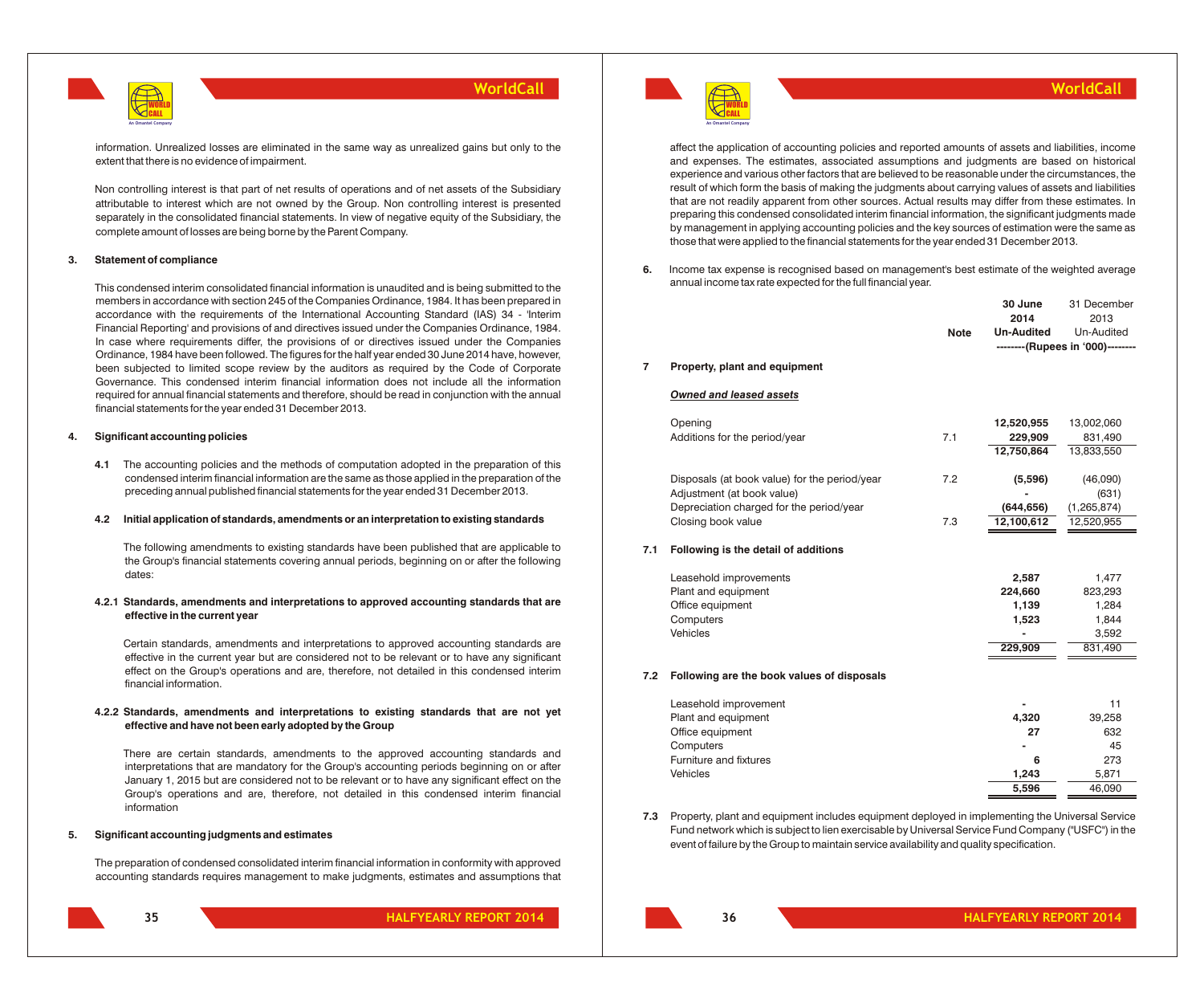WORLD CALL **An Omantel Company**

### **WorldCall**

| 8. | Intangible assets                                                          | <b>Note</b> | 30 June<br>2014<br><b>Un-Audited</b>                     | 31 December<br>2013<br>Un-Audited<br>--------(Rupees in '000)-------- |
|----|----------------------------------------------------------------------------|-------------|----------------------------------------------------------|-----------------------------------------------------------------------|
|    | Licenses<br>Indefeasible right of use - media cost<br>Software<br>Goodwill | 8.1         | 1,502,082<br>606,166<br>11,637<br>2,553,494<br>4,673,379 | 1,577,738<br>632,300<br>12,349<br>2,553,494<br>4,775,881              |

**8.1** Goodwill represents the difference between the cost of acquisition (fair value of consideration paid) and fair value of net identifiable assets acquired at the time of merger of Worldcall Telecom Limited with Worldcall Communications Limited, Worldcall Multimedia Limited and Worldcall Broadband Limited.

The Group assessed the recoverable amount of Goodwill at 30 June 2014 and determined that, as of this date, there is no indication of impairment of Goodwill. The recoverable amount was principally calculated on the basis of five years financial business plan approved by the Board.

The business plan also includes a comprehensive analysis of the existing operational deployments of the Group along with strategic direction of future investments and business growth. Discount rate of 27.82% was used for the calculation of net present value of future cash flows. The cash flows beyond the five years period have been extrapolated using a steady 5% growth rate which is consistent with the long-term average growth rate for the industry.

### **9. Non current assets and liabilities classified as held for sale**

The Subsidiary was suffering losses as the demand for payphones in Sri Lanka has greatly diminished. Keeping in view the Sri Lankan market conditions and negative equity of the Subsidiary, the management decided and approved the winding up of the Subsidiary. Long term investment in the Subsidiary has been classified as discontinued operations.

Following are the results for the period ended 30 June 2014 and the comparative period of discontinued operations: **30 June** 31 December

|                                              | 2014              | 2013                             |
|----------------------------------------------|-------------------|----------------------------------|
|                                              | <b>Un-Audited</b> | Un-Audited                       |
|                                              |                   | --------(Rupees in '000)-------- |
| Results of discontinued operations           |                   |                                  |
| Revenue                                      |                   |                                  |
| <b>Expenses</b>                              | (427)             | (1,346)                          |
| Results from operating activities            | (427)             | (1,346)                          |
| Finance cost                                 |                   | (1)                              |
| Other income                                 |                   | 46                               |
| Loss for the period                          | (427)             | (1, 301)                         |
| Cash flow used in discontinued operations    |                   |                                  |
| Net cash used in operating activities        | (126)             | (1,318)                          |
| Net cash generated from financing activities |                   | 1,211                            |
| Net cash used in discontinued operation      | (126)             | (107)                            |
|                                              |                   |                                  |



|    | <b>Assets and liabilities</b>                       | <b>Note</b>  | 30 June<br>2014<br><b>Un-Audited</b> | 31 December<br>2013<br>Un-Audited<br>--------(Rupees in '000)-------- |
|----|-----------------------------------------------------|--------------|--------------------------------------|-----------------------------------------------------------------------|
|    | <b>Assets</b>                                       |              |                                      |                                                                       |
|    | Cash and bank balances                              |              | 2<br>$\overline{2}$                  | 128<br>128                                                            |
|    | Liabilities                                         |              |                                      |                                                                       |
|    | Trade and other payables<br>Income tax payable      |              | 3,392<br>7<br>3,399                  | 8,070<br>7<br>8,077                                                   |
| 10 | Short term borrowings                               |              |                                      |                                                                       |
|    | Soneri Bank Limited - I<br>Soneri Bank Limited - II | 10.1<br>10.1 |                                      | 35,051<br>34,705<br>69,756                                            |

**10.1** These have been restructured during the period into a long term loan as referred to in note 12.3.

|    |                                                       | 30 June<br>2014<br><b>Un-Audited</b> | 31 December<br>2013<br>Un-Audited<br>--------(Rupees in '000)-------- |
|----|-------------------------------------------------------|--------------------------------------|-----------------------------------------------------------------------|
| 11 | Term Finance Certificates - secured                   |                                      |                                                                       |
|    | Term finance certificates<br>Initial transaction cost | 1,643,735<br>(53,994)<br>1,589,741   | 1,643,735<br>(53,994)<br>1,589,741                                    |
|    | Amortization of transaction cost                      | 53,994<br>1,643,735                  | 53,994<br>1,643,735                                                   |
|    | Current maturity                                      | (1,095,821)<br>547.914               | (547,911)<br>1,095,824                                                |

### **Term finance certificates**

These represent listed Term Finance Certificates ("TFCs") amounting to Rs 3,838 million. Rs 3,000 million were offered Pre-IPO out of which Rs 2,838 million were subscribed by underwriters and Rs 1,000 million was received from public against subscription. Profit rate is charged at six months average Karachi Inter Bank Offer Rate (KIBOR) plus 1.60% per annum. The effective rate of markup charged during the period was 11.44%.

These TFCs have been rescheduled by majority of TFC holders. The principal will be repayable in three semi- annual instalments commencing from 07 October 2014.

### **37**

**38**

**WorldCall**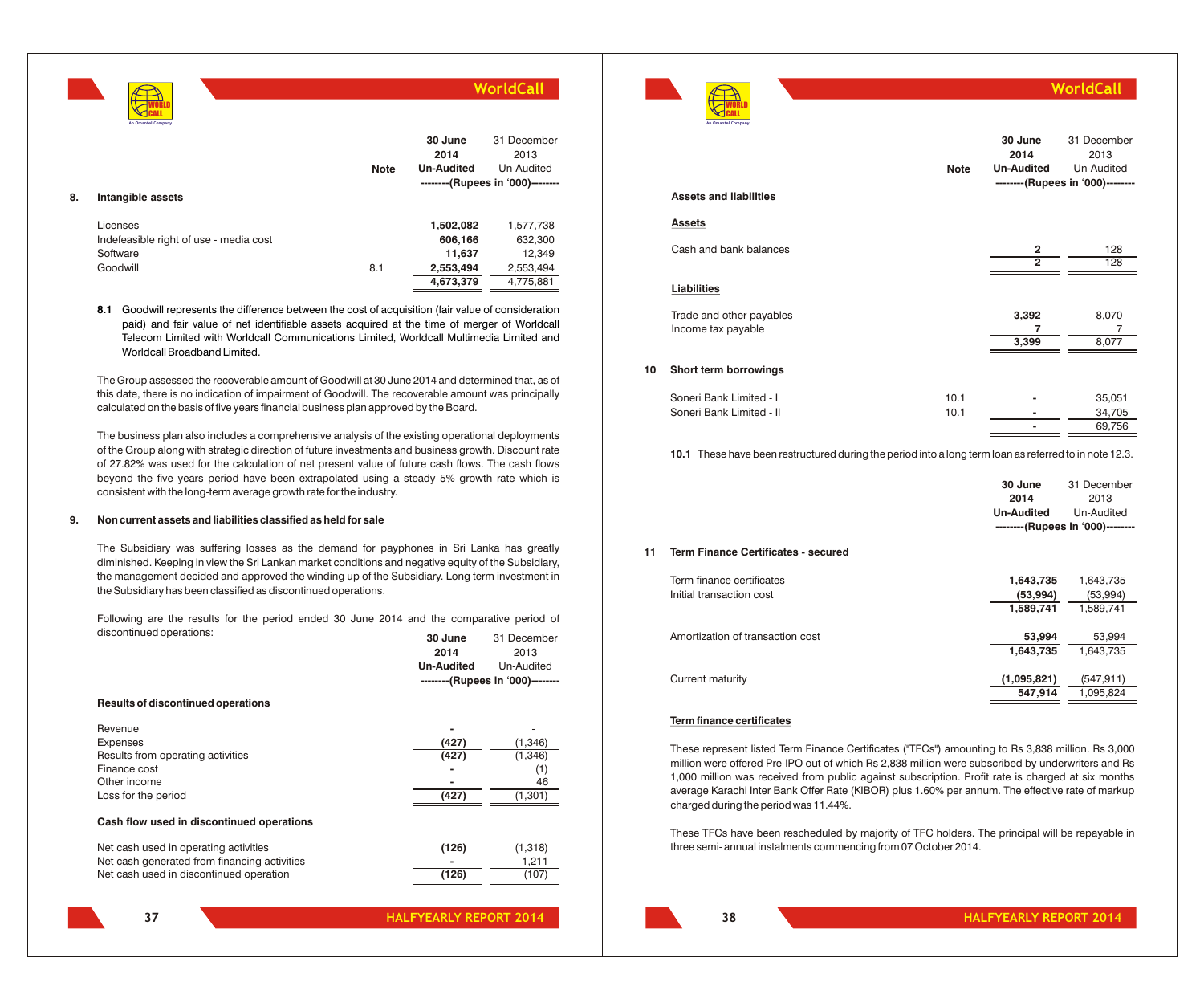|                                                                   | <b>Note</b>              | 30 June<br>2014<br><b>Un-Audited</b><br>--------(Rupees in '000)-------- | 31 December<br>2013<br>Un-Audited    |
|-------------------------------------------------------------------|--------------------------|--------------------------------------------------------------------------|--------------------------------------|
| Long term loans                                                   |                          |                                                                          |                                      |
| Askari Bank Limited<br>Summit Bank Limited<br>Soneri Bank Limited | 12.1<br>12.2<br>12.3     | 2,714,886<br>123,452<br>28,481<br>2,866,819                              | 6,717,994<br>6,717,994               |
|                                                                   |                          |                                                                          |                                      |
| Receipt<br>Initial transaction cost                               |                          | 2,943,855<br>(129, 365)<br>2.814.490                                     | 2,943,855<br>(129, 365)<br>2,814,490 |
| Amortization of transaction cost                                  |                          | 30,010<br>2,844,500                                                      | 16,762<br>2,831,252                  |
| Exchange loss                                                     |                          | 463,020<br>3,307,520                                                     | 685,545<br>3,516,797                 |
| Paid during the period                                            |                          | (98, 884)                                                                | 3,516,797                            |
| Current maturity                                                  |                          | (493, 750)                                                               | (315,600)<br>6,717,994               |
|                                                                   | 12.1 Askari Bank Limited |                                                                          | 3.208.636<br>2,714,886               |

This represents foreign currency syndicated loan facility amounting to USD 35 million from Askari Bank Limited Off-Shore Banking Unit, Bahrain with the lead arranger being Askari Bank Limited. Initially, this loan was repayable in 20 equal quarterly instalments with 2 years grace period commencing from 06 June 2013. Profit, which is payable quarterly, is being charged at three months average London Inter Bank Offer Rate (LIBOR) plus 1.75% per annum and monitoring fee at 1.20% per annum. To secure the facility an unconditional, irrevocable, first demand stand-by letter of credit has been issued by National Bank of Oman favouring Askari Bank Limited against the corporate guarantee of Oman Telecommunications Company SAOG. The effective rate of markup charged during the period was 3.19%.

This loan was rescheduled by Askari Bank Limited. Keeping other terms and conditions of the agreement un-modified, the principal is repayable in 16 quarterly instalments commencing from 06 June 2014. The aggregate grace period now stands at 3 years from the original date of the loan facility, as per revised terms of the agreement.



**12.2 Summit Bank Limited** Receipt **250,000** - Initial transaction cost **(1,769)**  $(1,769)$ **248,231** - Amortization of transaction cost **221** - **248,452** - Current maturity **(125,000)** - **123,452** - **An Omantel Company 30 June 2014 Un-Audited** 31 December 2013 Un-Audited **--------(Rupees in '000)--------**

**WorldCall**

This represents a term finance facility of Rs 250 million. This loan is repayable in 18 equal monthly instalments commencing from 01 October 2014. It is secured through lien over Term Deposit Receipt (TDR) with 10% margin along with initial ranking charge which is to be upgraded to first pari passu hypothecation charge with 25% margin over present and future, current and fixed assets within 60 days. Markup is charged at current TDR rate plus 2.5% and is payable monthly. The effective rate of markup charged during the period was 11.45%.

|                                        | 30 June<br>2014   | 31 December<br>2013              |
|----------------------------------------|-------------------|----------------------------------|
|                                        | <b>Un-Audited</b> | Un-Audited                       |
| 12.3 Soneri Bank Limited               |                   | --------(Rupees in '000)-------- |
| Transferred from short term borrowings | 66,756            | ۰                                |
| Paid during the period                 | (3,722)           |                                  |
|                                        | 63,034            |                                  |
| Current maturity                       | (34, 553)         |                                  |
|                                        | 28.481            | ۰                                |

This facility was previously repayable up to 23 May 2014, however it was rescheduled by the bank in April 2014 and is now repayable in 23 monthly installments starting from 31 May 2014. It carries mark up at one month Karachi Inter Bank Offered Rate (KIBOR) plus 3% per annum and is payable monthly. It is secured through joint pari passu hypothecation agreement over current and movable fixed assets of the Group for Rs 980.33 million with 25% margin. The effective rate of markup charged during the period was 13.71%.

### **13. Contingencies and commitments**

### **Contingencies**

There is no significant change in contingencies from the preceding annual published financial statements of the Group for the year ended 31 December 2013 except for the following:

**(i)** During the current period, a demand of Rs 1,059.595 million (including default surcharge of Rs 325.849 million) was raised against the Group under section 161/205 of the Income Tax Ordinance, 2001 ('Ordinance') for the period relevant to Tax Year 2012 alleging non-compliance with various applicable withholding provisions contained in the Ordinance. The managment assailed the subject order in usual appellate course before Commissioner Inland Revenue (Appeals) ['CIR(A)'], during the

**39**

WORLD CALL **An Omantel Company**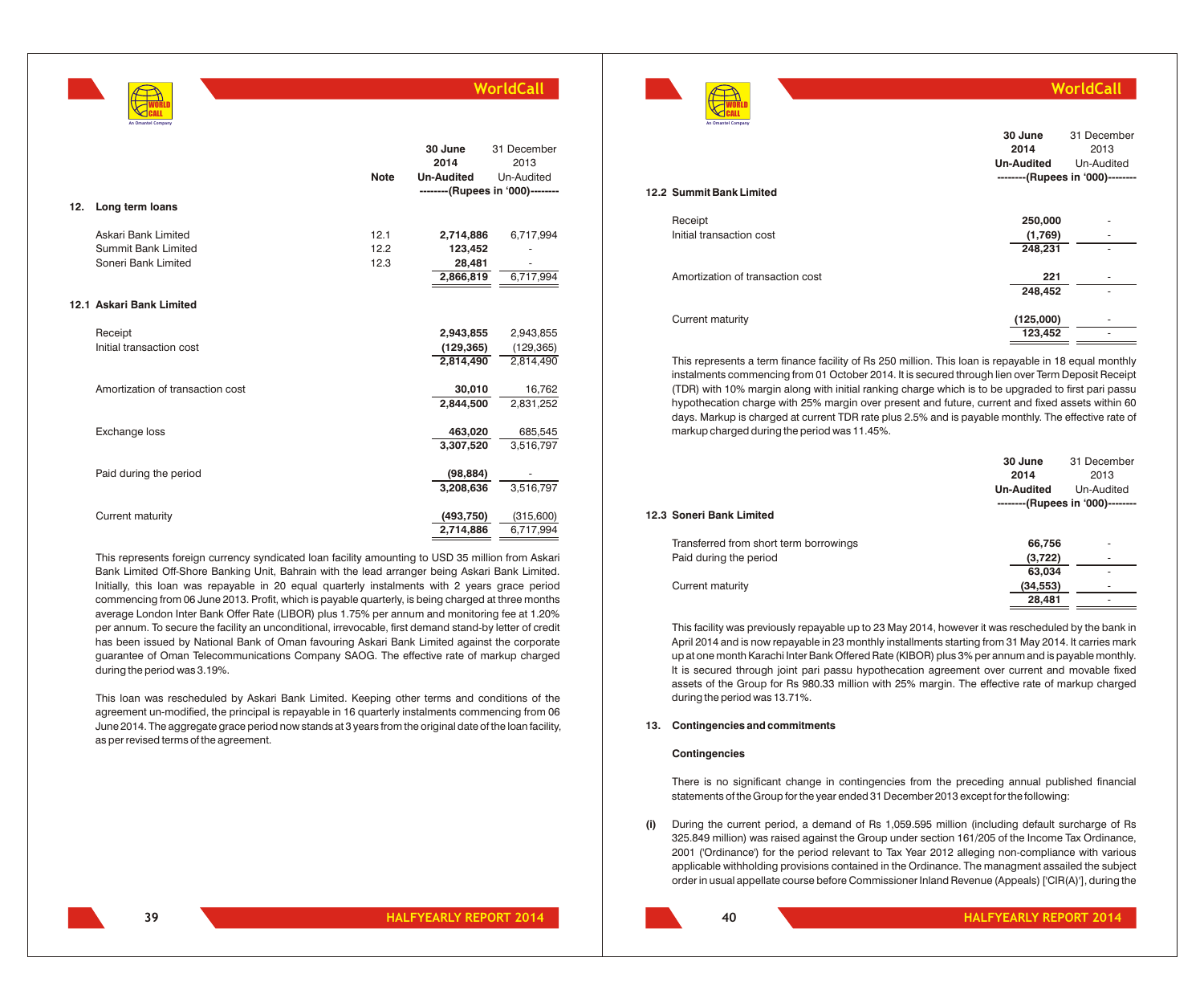

pendency whereof an aggregate recovery of Rs 50.07 million was made by the department. Group's appeal was disposed by CIR(A) through appellate order dated 16 May 2014, and while major issue forming basis of demand was principally decided in department's favour, for reappraisal of certain facts, the assessment order was remanded back for adjudication afresh. Managment has preferred further appeal against CIR(A)'s order and since, it considers that Group's position is based on meritorious grounds, both legal and factual, no provision has been made in this interim financial information.

### **(ii)** Outstanding guarantees amounting to Rs 1,111 million (31 December 2013: Rs 1,120 million).

|     |                                                                                          | 30 June<br>2014   | 31 December<br>2013              |
|-----|------------------------------------------------------------------------------------------|-------------------|----------------------------------|
|     |                                                                                          | <b>Un-Audited</b> | Un-Audited                       |
|     | <b>Commitments</b>                                                                       |                   | --------(Rupees in '000)-------- |
|     | Commitments in respect of capital expenditure                                            | 1,953,246         | 2,346,433                        |
|     | Outstanding letters of credit                                                            | 155,074           | 56,203                           |
| 14. | Preference share capital                                                                 |                   |                                  |
|     | 350,000 (December 2013: 350,000) preference shares of<br>USD 100 each fully paid in cash | 3,537,700         | 3,537,700                        |
|     | The reconciliation of preference shares is as follows:                                   |                   |                                  |
|     | Opening number of shares                                                                 | 350,000           |                                  |

| Shares issued during the period/year |         | 350,000 |
|--------------------------------------|---------|---------|
| Closing number of shares             | 350,000 | 350,000 |
|                                      |         |         |

These are foreign currency denominated in USD, non-voting, cumulative and convertible preference shares ("CPS", or "Preference Shares") having a face value of USD 100/- each, held by Oman Telecommunications Company SAOG ("Omantel", the Holding Company) and Habib Bank Limited (the Investor) amounting to USD 20 million and USD 15 million respectively.

The conversion option is exercisable by the holder at any time after the 1st anniversary of the issue date but no later than the 5th anniversary. On 5th anniversary, CPS will be mandatorily converted into ordinary voting common shares. The CPS shall be converted fully or partially in multiples of USD 1 million at the conversion ratio defined in the agreement at 10% discount on share price after first anniversary and thereby increased by 10% additional discount for each completed year of anniversary.

The holders are entitled to a non-cash dividend which will be calculated at the rate higher of 5.9% per annum on each of the preference shares or the dividend declared by the Group for Ordinary Shareholders whichever is higher.

Omantel has provided a put option to the Investor in US Dollar where the Investor can sell its Convertible Preference Shares at Participation Amount along with any accumulated and accrued Dividend Shares and other pre-agreed charges and expenses (Put Strike Price) to Omantel. This Put Option may be exercised fully or partially in a multiple of USD 1 million from the 3rd anniversary of the CPS till the 5th anniversary or on occurrence of trigger events, as defined in CPS agreement, any time during the term of CPS.



### **WorldCall**

The CPS have been treated as part of equity on the following basis:

- The shares were issued under the provisions of section 84 and 86 of the Companies Ordinance, 1984 (the Ordinance) read with section 90 of the Ordinance and the Companies Share Capital (Variation in Rights and Privileges) Rules, 2000.
- The financial capital of the Parent Company and the issue of the shares were duly approved by the shareholders of the Parent Company at the Annual General Meeting held on 30 April 2012.
- The requirements of the Ordinance takes precedence over the requirements of International Accounting Standards.
- The preference shareholders have the right to convert these shares into Ordinary shares.
- **15.** Includes exchange gain of Rs 464.093 million (30 June 2013: Nil). Exchange loss for the corresponding period was included in 'Other expenses'.

|    |                                                  | <b>Half year ended</b> Half year ended |                                  |
|----|--------------------------------------------------|----------------------------------------|----------------------------------|
|    |                                                  | 30 June                                | 30 June                          |
|    |                                                  | 2014                                   | 2013                             |
|    |                                                  | <b>Un-Audited</b>                      | Un-Audited                       |
|    |                                                  |                                        | --------(Rupees in '000)-------- |
| 16 | Cash (used in)/generated from operations         |                                        |                                  |
|    | Loss before taxation                             | (681, 426)                             | (1,016,346)                      |
|    | Adjustment for non-cash charges and other items: |                                        |                                  |
|    | - Depreciation                                   | 644,656                                | 618,357                          |
|    | - Amortization of intangible assets              | 98,024                                 | 96,689                           |
|    | - Amortization of transaction cost               | 13,469                                 | 6,700                            |
|    | - Discounting charges                            | 38,339                                 | 19,220                           |
|    | - Amortization of receivables                    | (3,058)                                | (3,880)                          |
|    | - Provision for doubtful receivables             | 30,744                                 | 107,667                          |
|    | - Provision for stores and spares                |                                        | 11,000                           |
|    | - Exchange (gain)/loss on foreign currency loan  | (222, 525)                             | 58,650                           |
|    | - Gain on sale of property, plant and equipment  | (4,052)                                | (3,506)                          |
|    | - Exchange translation difference                | 4,987                                  | 836                              |
|    | - Retirement benefits                            | 32,207                                 | 29,525                           |
|    | - Advance written-off                            | 683                                    |                                  |
|    | - Finance cost                                   | 295,375                                | 299,896                          |
|    | Profit before working capital changes            | 247,423                                | 224,808                          |
|    |                                                  |                                        |                                  |

### **Effect on cash flow due to working capital changes:**

(Increase)/decrease in the current assets

| Stores and spares                          | (88, 558)  | 15.709    |
|--------------------------------------------|------------|-----------|
| Stock in trade                             | (19, 832)  | (22, 195) |
| Trade debts                                | (23, 281)  | 286,750   |
| Loans and advances                         | 178,893    | (118,596) |
| Deposits and prepayments                   | (378, 370) | (23,606)  |
| Other receivables                          | 26.481     | (38,928)  |
| (Decrease)/increase in current liabilities |            |           |
| Trade and other payables                   | (266, 982) | 174.757   |
|                                            | (571, 649) | 273.891   |

**42**

**(324,226)** 498,699